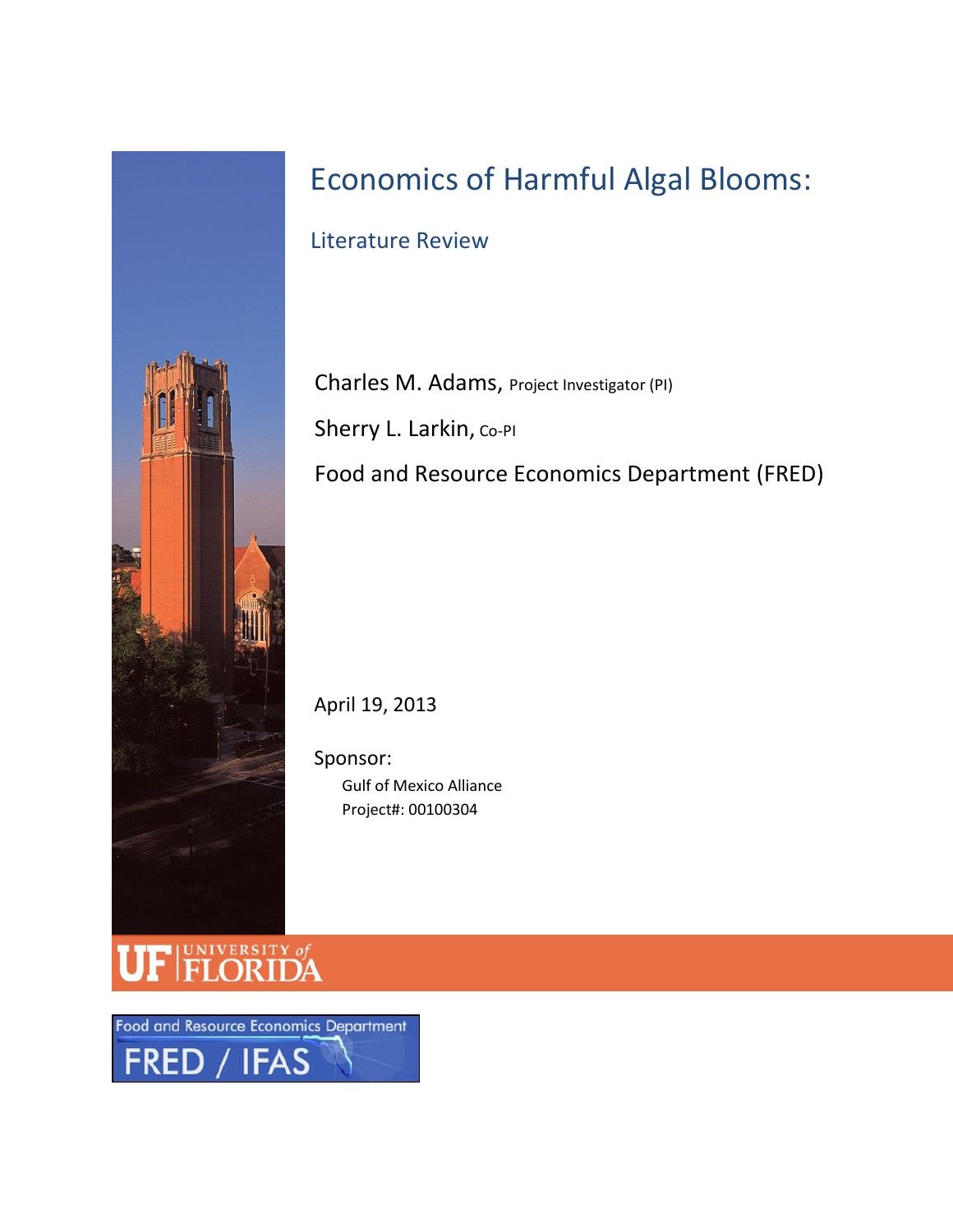## **Acknowledgments**

First and foremost we thank Kristen Lucas, a previous graduate student that was able to use her knowledge to pull together the summaries; we could not have completed the paper without her help. We also thank the following members of the Steering Committee for their continuing suggestions:

#### **Gulf of Mexico Alliance (GOMA):**

Steven H. Wolfe Program Administrator, GOMA Water Quality Team Coordinator Office of Coastal and Aquatic Managed Areas (OCAMA), Florida Dept. of Environmental Protection

#### **National Oceanographic and Atmospheric Administration (NOAA):**

#### *National Ocean Service (NOS)*

#### *National Center for Coastal Ocean Science (NCCOS)*

Mr. Marc Suddleson Monitoring and Event Response for Harmful Algal Blooms (MERHAB) Project Manager CSCOR Coastal Ocean Program (COP)

Dr. Quay Dortch Ecology and Oceanography of Harmful Algal Blooms (ECOHAB) Program Coordinator CSCOR Coastal Ocean Program (COP)

Dr. Alan Lewitus CSCOR Coastal Ocean Program (COP)

Dr. Theresa Goedeke Social Scientist

#### *Coastal Services Center*

Heidi Stiller Human Dimensions Specialist, Gulf Coast Services Center Department of Earth, Ocean and Atmospheric Science

#### **Mote Marine Laboratory:**

Dr. Barbara Kirkpatrick Senior Scientist and Program Manager, Environmental Health Program

#### **Texas A&M University:**

Dr. Lisa Campbell Professor, Department of Oceanography

#### **Bigelow Laboratory for Ocean Sciences:**

Dr. Cynthia Heil Senior Research Scientist

Lastly, we thank GOMA and NOAA for allowing us the opportunity to conduct this research and for their feedback throughout the project.

Dr. Charles M. Adams, PI, and Dr. Sherry L. Larkin, Co-PI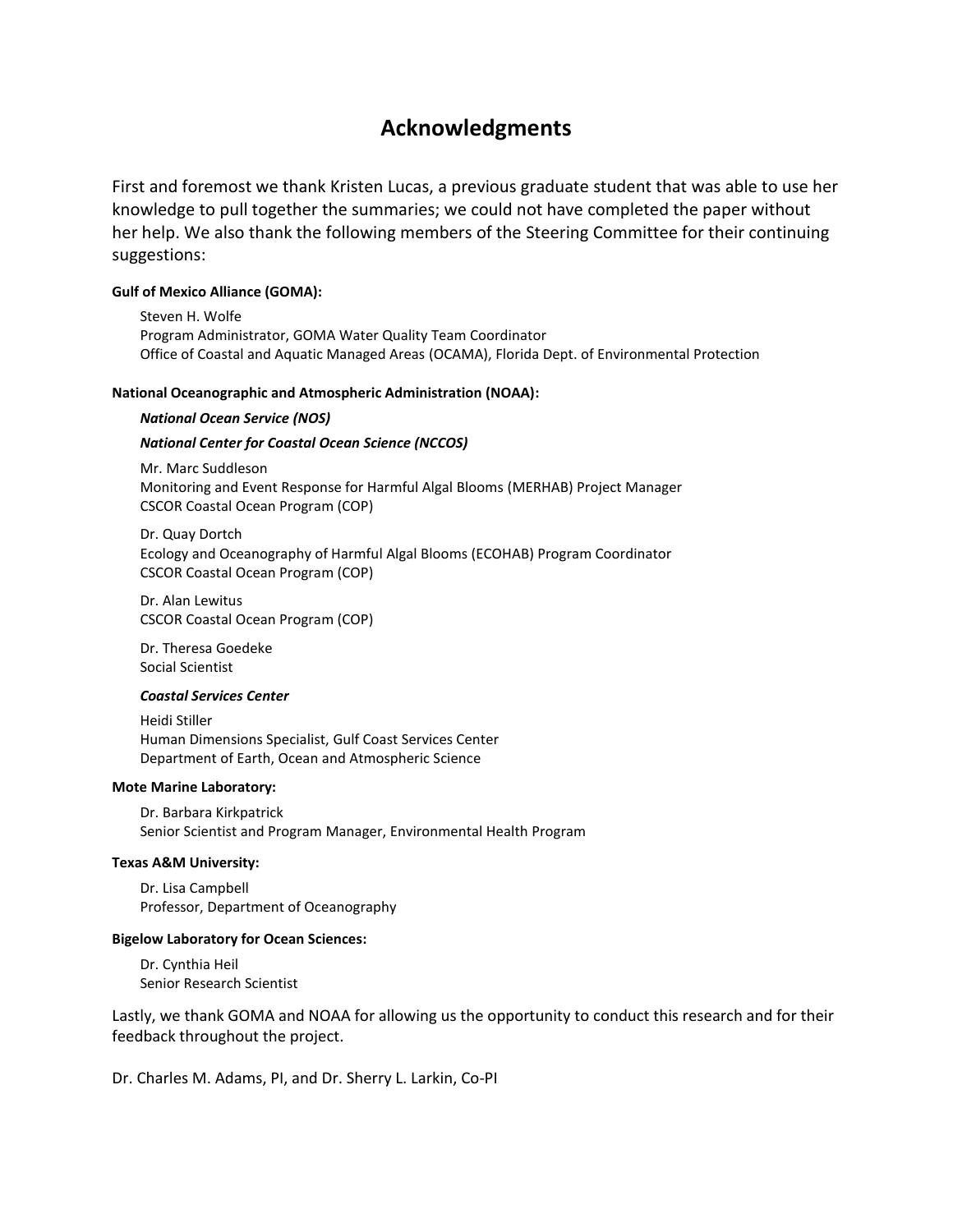## **Table of Contents**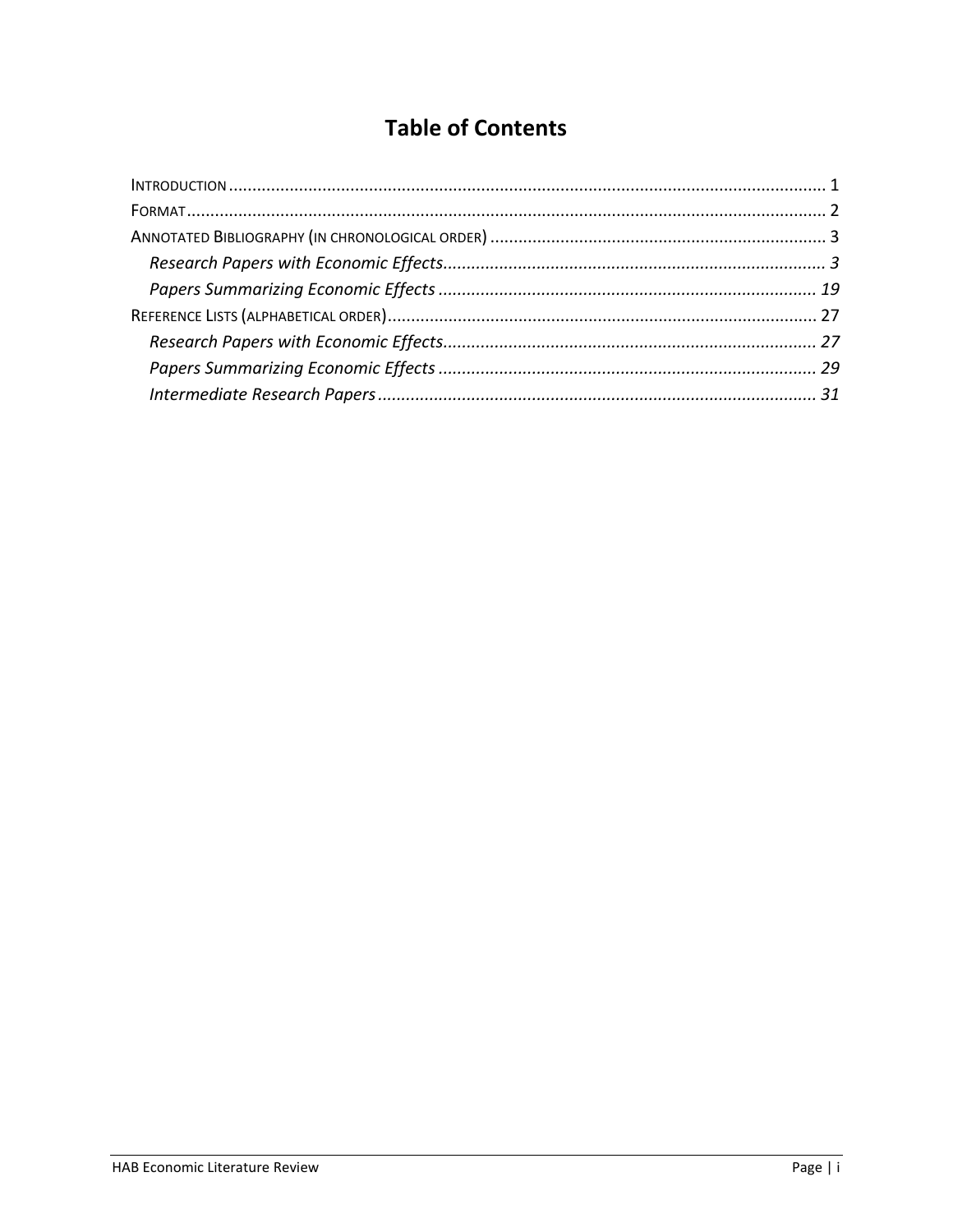## **Economics of Harmful Algal Blooms (HABs):**

## **Literature Review**

#### **Introduction**

Microscopic plant-like organisms known as algae naturally occur in most marine and freshwater environments. When these organisms suddenly and rapidly increase in population the resulting phenomenon is referred to as an algal bloom. Many algal blooms are benign in their effects, especially in the ecosystem in which they reside; however some species of algae can have significant negative impacts on humans. Harmful algal blooms (HABs) are algal blooms that produce toxic or otherwise harmful effects on humans or on fish, marine mammals, and characteristics of the ecosystem that humans value. For example, the toxins produced by some HABs can cause shellfish contamination, fish kills, and respiratory irritation or illness in humans. These negative biological impacts often generate negative economic consequences that are borne by the affected residents, tourists, governments and businesses.

Regions that have endured a HAB event often experience economic impacts due to the environmental effects of HABs. Some of these impacts are direct, such as the cost of health care for affected humans, expenses associated with rescue efforts for marine mammals, the cost of collecting data and monitoring the development of blooms, expenses to remove dead fish from beaches, and lost revenue for the marine-related businesses (e.g., commercial fishing, seafood markets, water proximate restaurants, coastal lodging, and marine-based activity rental fees). Other impacts may be indirect and more difficult to quantify such as the value of lost recreational opportunities of visitors or lost wages to residents. In short, the socioeconomic costs of HABs can be wide and varied. As a result, these economic losses are difficult to quantify due to how costs are reported as well as a lack of consistent data on characteristics of local markets, behavior of tourists and consumers, and interactions among different market sectors. Without such data, the marginal costs associated with HAB events are difficult to measure.

The purpose of this bibliography is to provide a comprehensive summary of the available literature addressing the economic effects of HABs. The bibliography is intended to identify areas of relatively high and low densities of research in terms of algae species, geographic area(s) of effects, methods used to determine the economic effects, and the types of impacts examined (which is related to the methodology used to assess the magnitude of the effects). With this information, agencies and researchers can better develop a future research agenda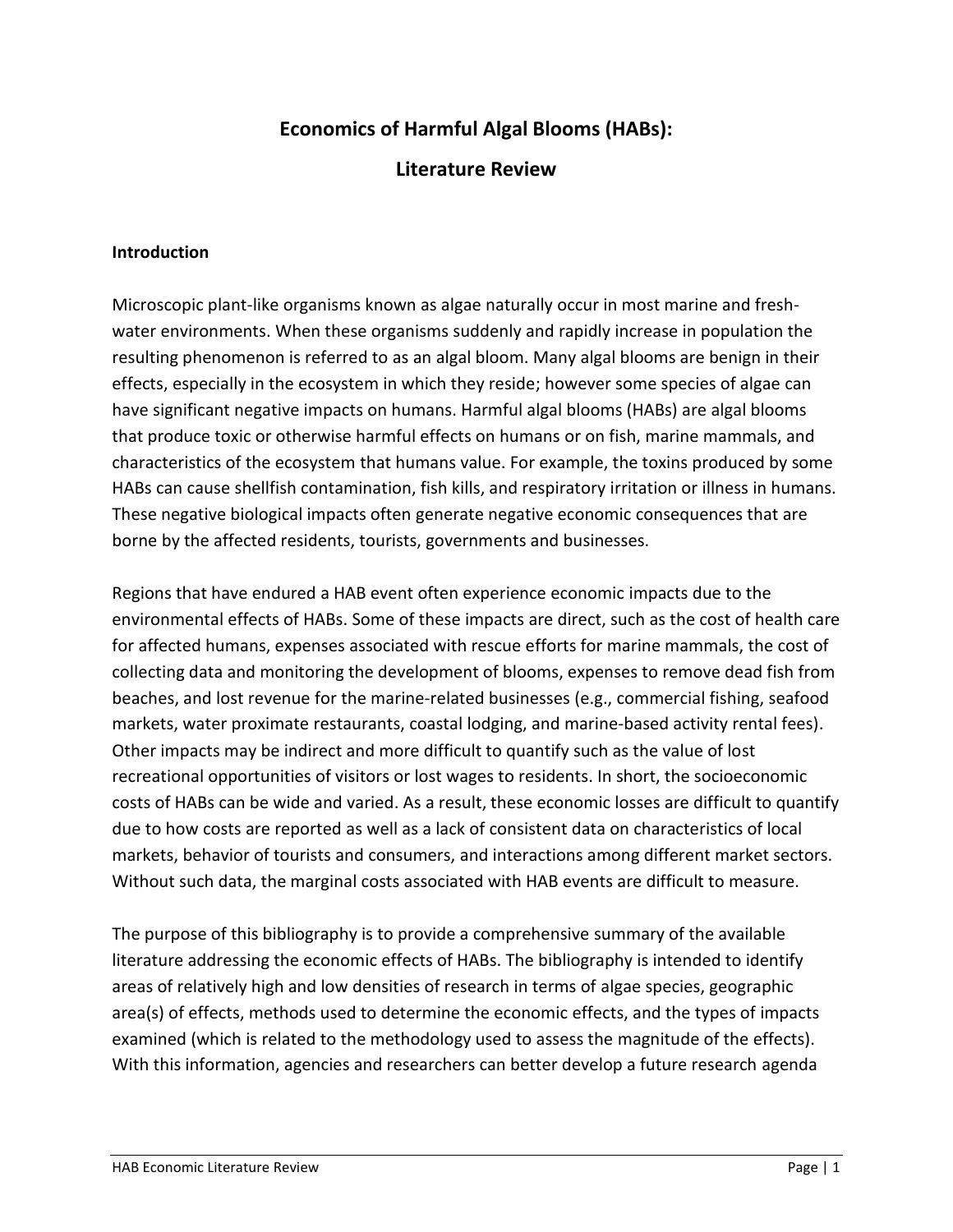that may utilize more appropriate methods and address existing voids in the understanding and measurement of the economic consequences of HABs.

The literature review includes both published and "grey" literature sources, including those from peer-reviewed journals, academic institutions, non-governmental organizations and governmental agencies. The review spans the time period from the 1970 to the present. Only studies that specifically address the economic effects of HABs are included. Each annotation addresses the purpose and key results of each study, as well as the methodologies and data sources used. Though every effort was made to provide a complete listing of all existing or census of all "HAB economic" literature, including papers referenced therein, the likelihood exists that some relevant studies were overlooked and not included. Lastly, where possible, only the final product of a given research effort is summarized (e.g., if a Ph.D. dissertation was later published in a peer-reviewed journal article, only the latter is summarized in this report and the dissertation would be listed as an "intermediate research paper" at the end of the document).

## **Format**

Bibliographic summaries are provided for each "research" paper, that is, papers that contain an identified analyses or methodology used to derive an economic effect. The summaries provide the title of the work, the author(s), the publisher of the work, the year in which it was published, a short summary, and a brief description of the methods used to derive the economic effect. The summary highlights only the economic content of the document and, therefore, may not be representative of the entire contribution of the paper. Also, the summary includes just those articles with economic content, not articles focusing on social issues related to red tide (e.g., the state of current knowledge of red tides by residents or consumers).

The papers are divided into three categories: (1) studies that describe the results of empirical economic analysis; (2) review articles that report results of research studies summarized in (1) or that report financial impacts; and (3) intermediate studies that were later published as articles or reports included in either (1) or (2). Articles classified as "review" articles are those that, for example, reported a change in output (e.g., fish catch) and multiplied it by a reported unit value (e.g., price per pound); in other words, such studies provided calculations of impacts based on available secondary data only.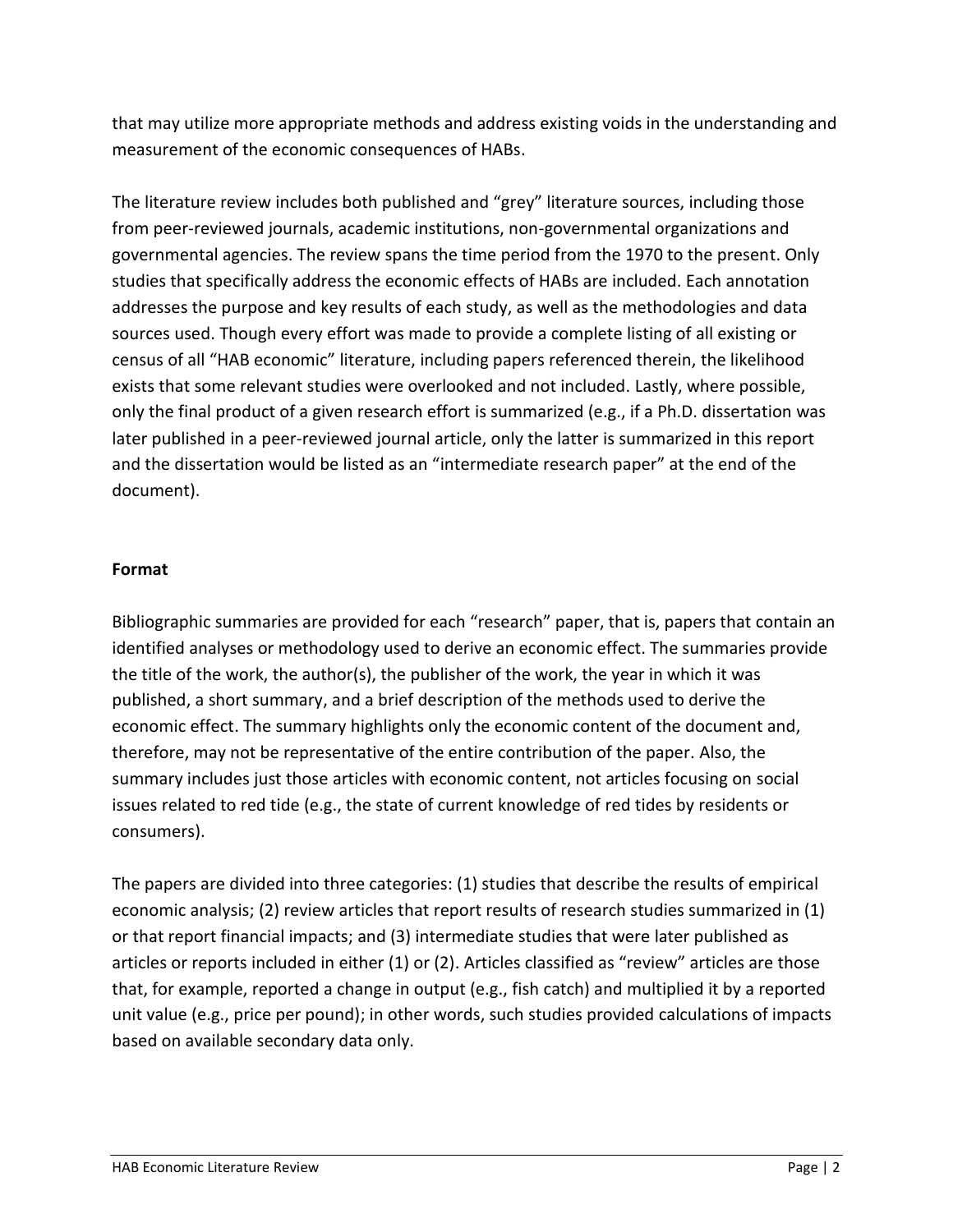Within each category the documents are presented in reverse chronological order beginning with the most recently published works first. Within each year, papers are ordered alphabetically by author. Where relevant, within an economic context, citations of embedded reference papers are included in footnotes.

Lastly, we provide a complete reference list, by category, in alphabetical order (i.e., by author). In total, 29 research papers are reviewed, 20 summary papers are reviewed and 7 intermediate works are cited.

#### **Annotated Bibliography (in chronological order)<sup>1</sup>**

#### *Research Papers with Economic Effects*

| YEAR:<br>TITLE:<br><b>AUTHOR(S):</b><br><b>PUBLISHER:</b>                           | 2012<br>Potential Economic Loss to the Calhoun County Oystermen<br>Cummins<br>Dolphin Talk (bi-monthly news for the Port O'Conner and Seadrift communities<br>in Texas; unreviewed)                                                                                                                                                                                                                                                                                                                                                                                                                                                                                                                                                                                                                   |
|-------------------------------------------------------------------------------------|-------------------------------------------------------------------------------------------------------------------------------------------------------------------------------------------------------------------------------------------------------------------------------------------------------------------------------------------------------------------------------------------------------------------------------------------------------------------------------------------------------------------------------------------------------------------------------------------------------------------------------------------------------------------------------------------------------------------------------------------------------------------------------------------------------|
| <b>SUMMARY:</b><br><b>METHOD:</b>                                                   | A report calculating the potential economic loss to the oyster industry in Calhoun<br>County, Texas, incurred due to HAB related closures of local harvesting areas for<br>the 2011-2012 season. Economic loss was calculated at the first level of impact:<br>sacks of oysters, and their value, landed on the local docks. Not considering<br>expenses, the average losses for the first three months of the 2011-2012 season<br>were estimated at \$8,515.67 per vessel, \$8,515.67 per captain, and \$5,677.11<br>per deckhand. These results were estimated using an average of the number and<br>value of the commercial landings for the past five years and the number of<br>oyster boat licenses from the 2010-2011 oyster season.<br>Dockside value of foregone commercial oyster landings. |
| <b>YEAR:</b><br>TITLE:<br><b>AUTHOR(S):</b><br><b>PUBLISHER:</b><br><b>SUMMARY:</b> | 2011<br>An Estimate of the Cost of Acute Health Effects from Food- and Water-Borne<br>Marine Pathogens and Toxins in the United States<br>Ralston, Kite-Powell, and Beet<br>Journal of Water and Health (peer-reviewed journal)<br>A study to determine the incidence and cost of marine-borne disease. In order to<br>determine the annual incidence of disease and health related issues resulting                                                                                                                                                                                                                                                                                                                                                                                                  |

<sup>&</sup>lt;sup>1</sup> Footnotes contain the full citations of papers referenced by articles included in this summary to have reported economic impacts of HABS but were not readily available (e.g., book chapters, dated articles, non-English) to review independently for inclusion. Since they were not reviewed directly, we cannot verify if they included economic impacts or not. Species are included if they were reported in the article.

 $\overline{a}$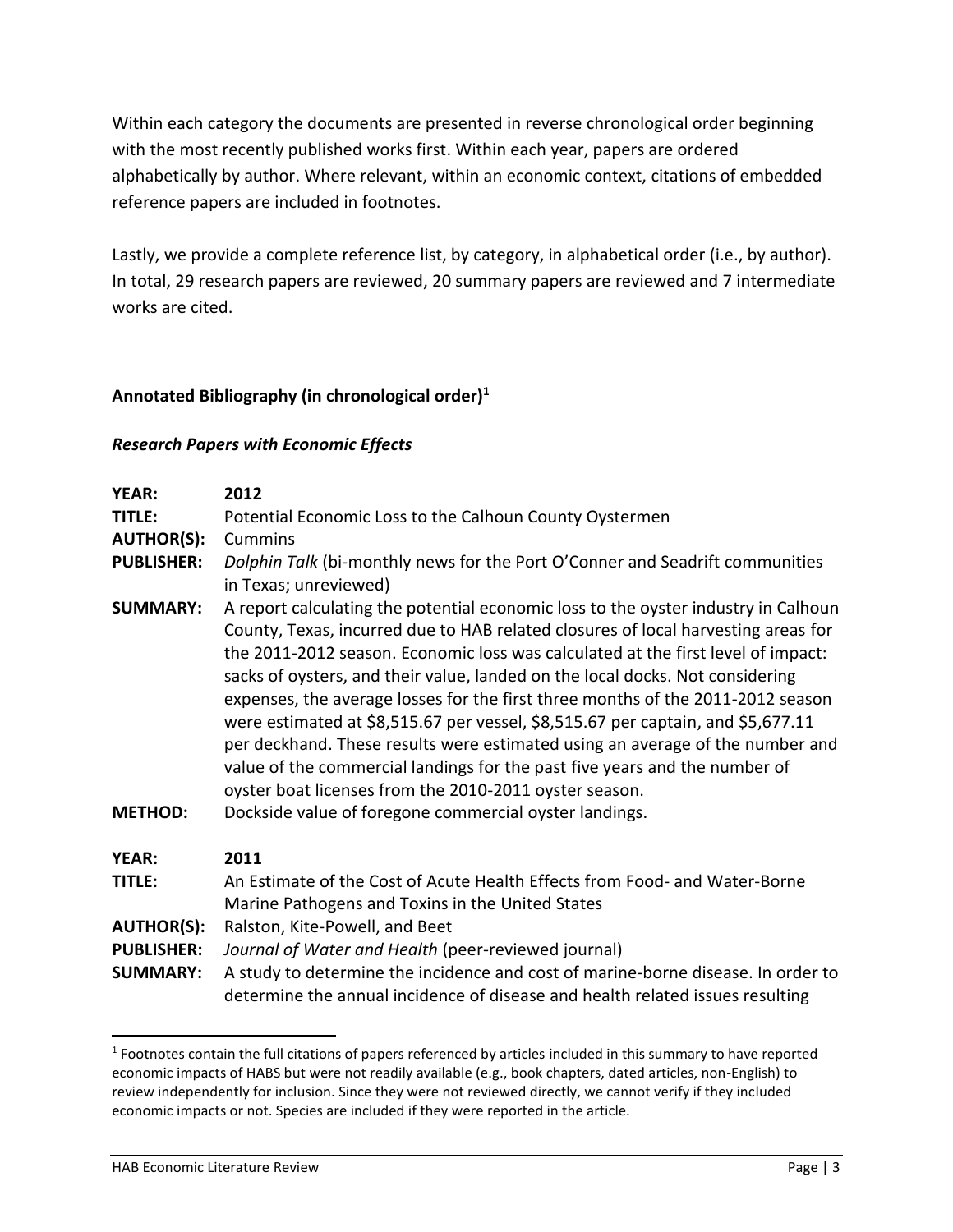from marine-borne pathogens in the United States, literature on marine borne disease, as well as surveillance and monitoring data, were reviewed. Using this data, a cost-of-illness model was utilized to estimate the economic effects. Results indicate that health consequences resulting from marine-borne pathogens have an annual cost of \$900 million. This includes \$350 million resulting from marine toxins and pathogens specifically identified as causing food-borne disease, an estimated \$300 million due to seafood-borne disease with unknown origination, \$30 million from direct exposure to the *Vibrio* species, and, finally, \$300 million due to gastrointestinal illness from marine recreation. The authors express some concern regarding the effects of underreporting of instances of marine-related illnesses; however, they assert that despite this the estimates of the study can be considered a lower bound on the true costs of marine-related diseases, due to the conservative assumptions used in constructing the estimates.

**METHOD:** Cost-of-illness model using data from surveillance and monitoring efforts of marine-borne illnesses.

#### **YEAR: 2011**

- **TITLE:** Valuation of Trips to Second Homes in the Country: Do Environmental Attributes Matter?
- **AUTHOR(S):** Lankia and Huhtala
- **PUBLISHER:** Proceedings of the EAAE 2011 Congress (unreviewed)
- **SUMMARY:** A study estimating the extent of the recreation benefits obtained from visits to second homes in the country in Finland. Emphasis is placed on how environmental attributes, such as the presence of algae, the availability of a beach and electricity influence the recreation value of visits. Impacts of these environmental attributes are valued with a revealed preference method (i.e., using the travel cost method). The results show that the recreation value of trips to second homes in Finland are around €170 to €205 per trip if the home has electricity, if there a beach available and if the presence of algae does not prevent aquatic recreation. Specifically, it was found that "disruptive algae" (defined to be the presence of algae that prevented at least one recreation day during the summer) decreased the value per trip by forty percent, but this effect was not statistically significant.
- **METHOD:** Regression analysis (negative binomial) of number of trips as a function of travel costs and environmental attributes. Results used to estimate consumer surplus.

#### **YEAR: 2010**

- **TITLE:** Regional Economic Impacts of Razor Clam Beach Closures due to Harmful Algal Blooms (HABs) on the Pacific Coast of Washington
- **AUTHOR(S):** Dyson and Huppert
- **PUBLISHER:** *Harmful Algae* (peer-reviewed journal)
- **SUMMARY:** An economic impact study examining the local economic effects of recreational razor clam fishery closures due to HABs on coastal communities in the Pacific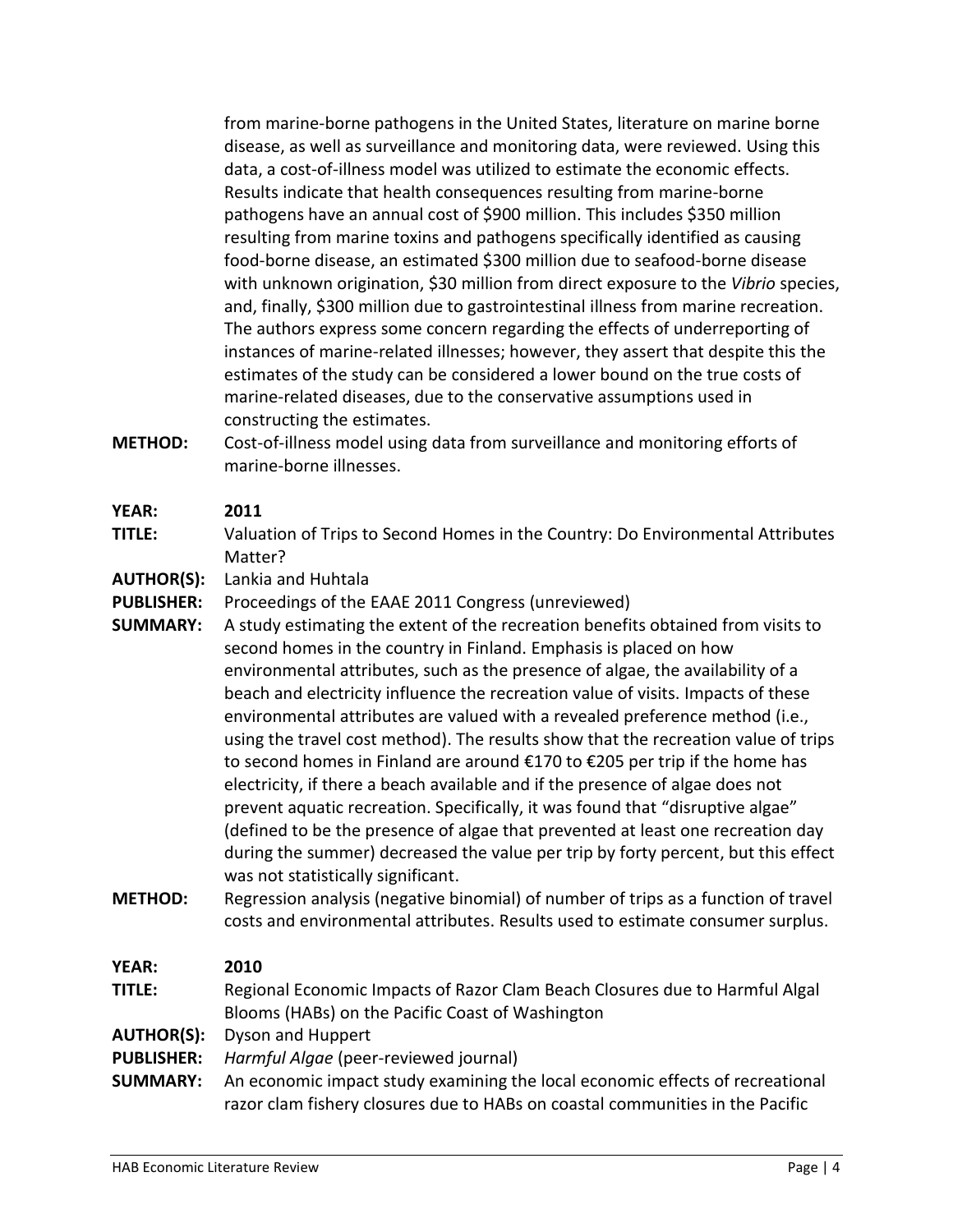and Grays Harbor county area of Washington state. A survey of recreational clammers was conducted during April 2008 to determine the relationship between clamming activities and local spending in the beach communities during razor clam season. This information was used to estimate the possible changes in recreational spending that would result from a variety of clam fishery closure scenarios. In addition, a simple input-output model was formed to reflect the major economic sectors affected by recreational spending. The survey information was combined with the input-output model to estimate the economic impact of fishery closures due to HABs. The combined expenditure reduction for a closure during an average season opening was estimated to be \$4.0 million, and for a whole season closure to be \$20.4 million (both in 2008 dollars). In addition, an average closing of a razor clam season opening was predicted to impact 67 jobs and \$2.1 million in labor income, while a season-long closure was estimated to impact 339 jobs and \$10.57 million in labor income. **METHOD:** Input-output analysis with travel cost data of recreational crabbers from a survey.

#### **YEAR: 2010**

- **TITLE:** Willingness-to-Pay for Red Tide Prevention, Control and Mitigation Strategies: A Case Study of Florida Coastal Residents
- **AUTHOR(S):** Lucas

**PUBLISHER:** University of Florida (unreviewed)

- **SUMMARY:** The objective of this study was to assess coastal residents' support of, and willingness to pay (WTP) for, three divergent strategies for addressing red tides—pre-bloom prevention, post-bloom control, and post-bloom mitigation which match the federal funding programs and policy scenarios being considered for red tide management. Stated preferences were measured using the referendum format with uncertainty follow-ups. A dichotomous choice model was first used to estimate the initial "yes" or "no" binary response for each WTP scenario. Factors influencing the probability of supporting each strategy were identified and conservative estimates of WTP indicate a likely sufficient level of public support and funding for each. The most conservative 3-year estimates of the economic value generated by the prevention, control and mitigation strategies defined in the study were \$14.3 million, \$30.5 million and \$13.4 million, respectively.
- **METHOD:** Probability-based models of residents' preferences for each type of strategy (both binary and multinomial) using survey data and Turnbull lower bound estimates of WTP.

| YEAR:             | 2010                                                                            |
|-------------------|---------------------------------------------------------------------------------|
| TITLE:            | Red Tides and Participation in Marine-based Activities: Estimating the Response |
|                   | of Southwest Florida Residents                                                  |
|                   | <b>AUTHOR(S):</b> Morgan, Larkin, and Adams                                     |
| <b>PUBLISHER:</b> | <i>Harmful Algae</i> (peer-reviewed journal)                                    |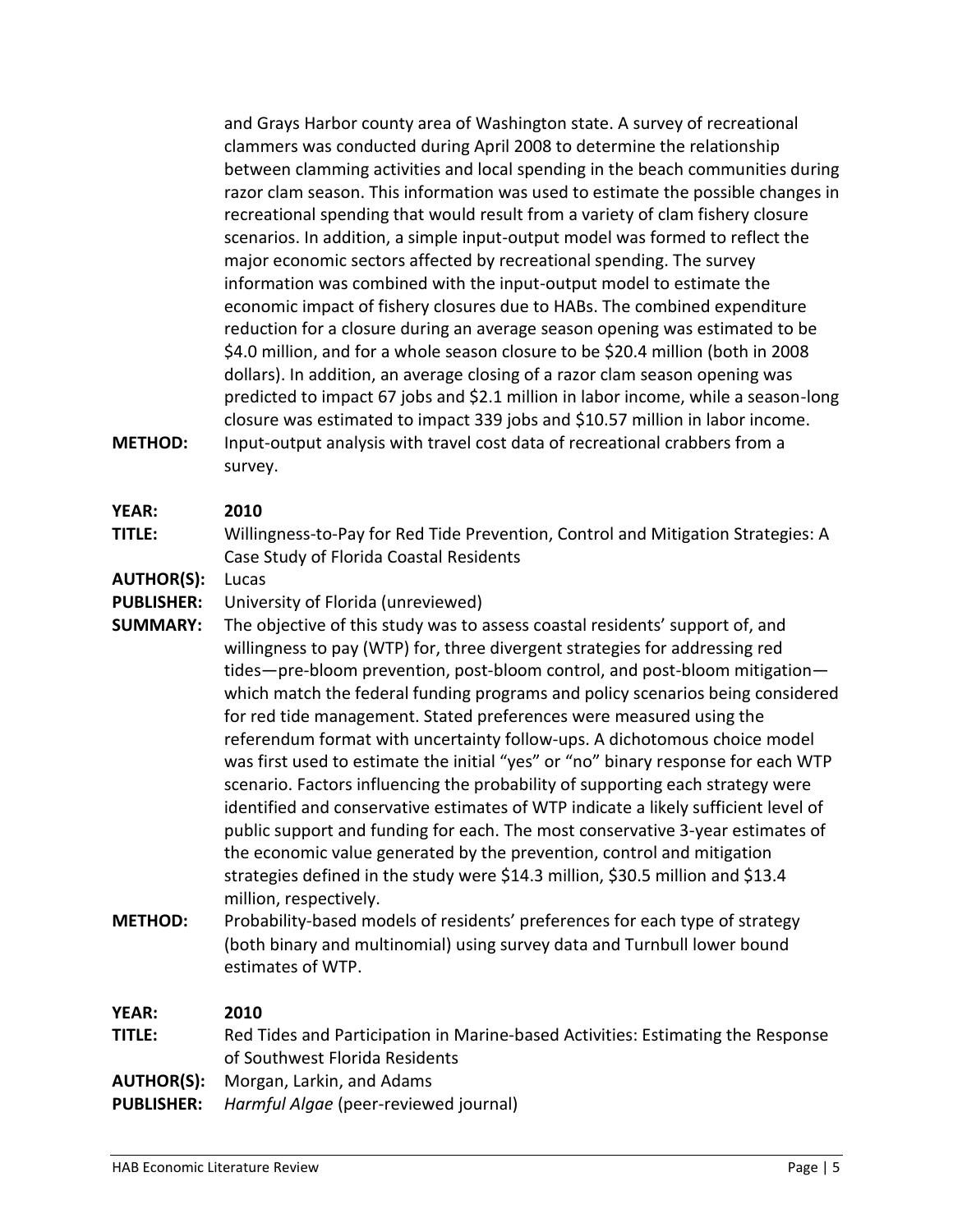- **SUMMARY:** The goal of this study was to understand how marine-based recreational activities are affected by red tide. To do this, participant choice models for each activity were estimated to determine the likelihood of alternate behavioral decisions during a red tide event. The analysis used data from 894 surveyed residents of two Southwest Florida counties that have experienced the most red tides, Sarasota and Manatee counties. A telephone survey asked respondents questions regarding their level of knowledge concerning red tides and socioeconomic questions in addition to questions about how their past recreational trips were affected by red tides (i.e., canceled, delayed or relocated). Probability-based models were used to examine behavior across all marine-based activities, as well as for four specific activities: beach-going, fishing from a boat, fishing from a pier, and patronage of coastal restaurants. The percentages of residents surveyed that were affected by red tide events ranged from a low of 37% for restaurant patronage to a high of 70% for beach-going. Empirical results, estimated across activities, showed that the probability that an individual would react by canceling, delaying or relocating their activity increases both with the number of activities they participate in and their knowledge level regarding red tides. When estimated by activity, the probability of a reaction was directly related to the level of participation for the beach-going, pier fishing and restaurant patronage activities only. For boat fishing, the probability of a reaction was only influenced by knowledge of red tide. Finally, socioeconomic factors had very little effect on the probability of a reaction.
- **METHOD:** Binary and multinomial choice models of affected marine activities by residents using survey data.

- **TITLE:** Changes in Work Habits of Lifeguards in Relation to Florida Red Tide **AUTHOR:** Nierenberg, Kirner, Hoagland, Ullmann, LeBlanc, Kirkpatrick, Fleming, and
- Kirkpatrick
- **PUBLISHER:** *Harmful Algae* (peer-reviewed journal)
- **SUMMARY:** A study examining attendance records of 16 lifeguards at Sarasota county beaches from March 1 to September 30 in 2004 (a period of no blooms) and March 1 to September 30 in 2005 (a period when blooms occurred). The attendance records of the lifeguards were available through county public records. Using an ANOVA test, comparing to cell count data, it was found there was statistically significant absenteeism during a red tide event. The average estimated cost of absenteeism due to red tide in Sarasota County during the 2005 red tide was approximately \$3,000. In addition, the mean capitalized costs of lifeguard absenteeism in Sarasota County may be somewhere in the range of \$100,000 per year. The survey also implied that there may be presenteeism effects during a red tide as well, as the participants indicated that their health, attentiveness and ability to perform their job decreased while working during a bloom. However, due to lack of data, reliable economic cost estimates of presenteeism were not able to be obtained.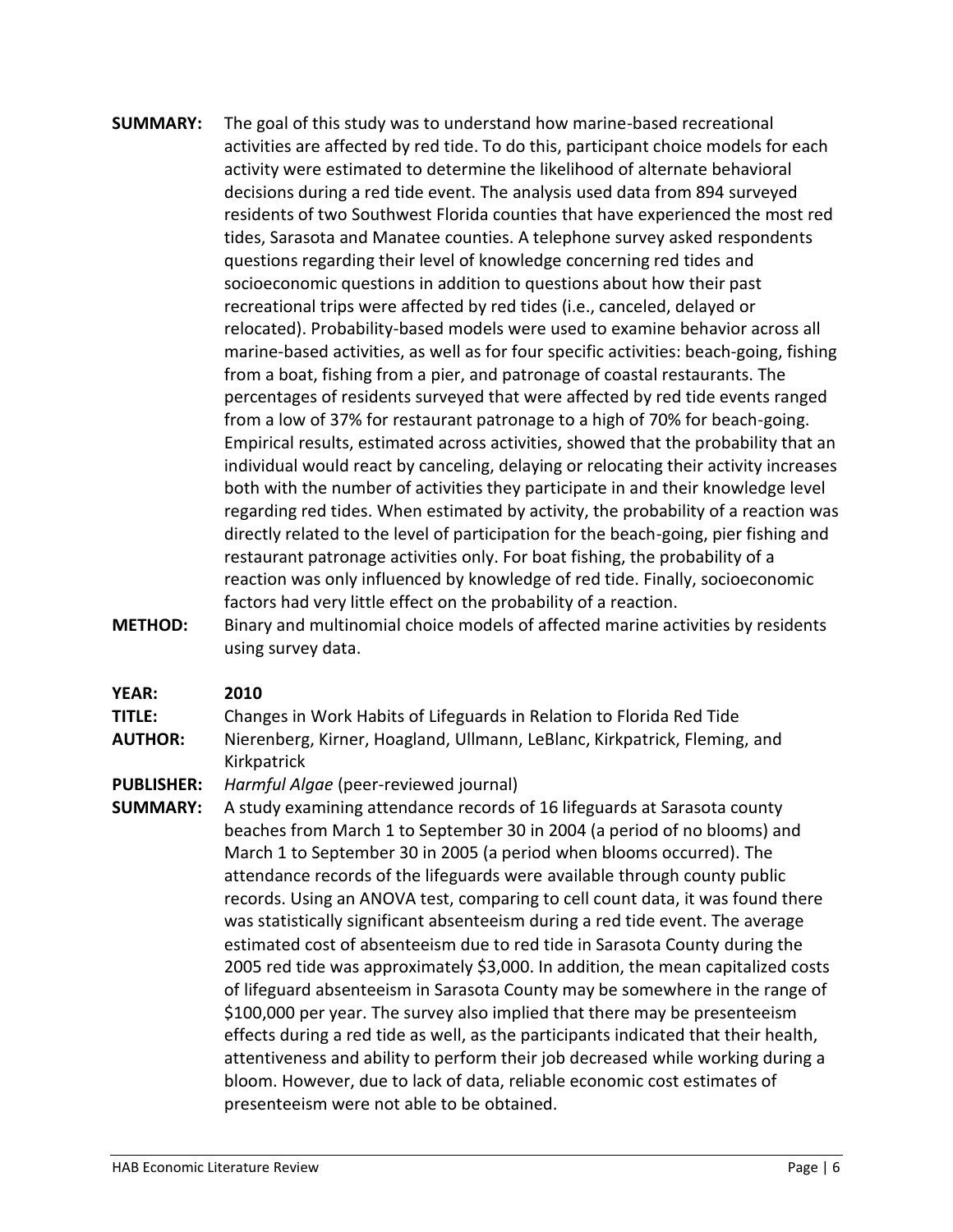**METHOD:** Statistical test of reduced lifeguard attendance during a bloom and average daily salary extrapolated to annual county-level total cost.

#### **YEAR: 2009**

- **TITLE:** The Costs of Respiratory Illnesses Arising from Florida Gulf Coast *Karenia brevis* Blooms
- **AUTHOR:** Hoagland, Jin, Polansky, Kirkpatrick, Kirkpatrick, Fleming, Reich, Watkins, Ullmann, Backer

**SOURCE:** *Environmental Health Perspectives* (peer-reviewed journal)

- **SUMMARY:** A study estimating the costs of respiratory illnesses related to *Karenia brevis* bloom events using data from visits to hospital emergency rooms in Sarasota County, Florida. A statistical exposure-response model was estimated to test the relationship between respiratory ailments and bloom events. Data on hospital visits were gathered from Sarasota Memorial Hospital (SMH), which - of the four hospitals located within the county - is located nearest to the shoreline. The total number of daily SMH emergency room visits for respiratory diagnoses were compiled from October 2001 through September 2006. Access to anonymous medical data were provided by SMH, and the diagnoses in these records were categorized as either respiratory illnesses or other illnesses. From these data, average daily ER visits related to respiratory illness were calculated for each week. Environmental data were gathered from Mote Marine Laboratory, and data on illness was compiled from the Center for Disease Control. Lagged *Karenia brevis* cell counts, low air temperatures, influenza outbreaks, high pollen counts, and tourist visits were directly correlated with the number of respiratory-specific emergency room diagnoses. This information was extrapolated summing the costs of medical services per hospital visit and lost productivities during the illness period and multiplying by the total number of estimated hospital visits. Costs of medical services was obtained from the Florida Agency for Health Care Administration (AHCA). From these data, it was found the total respiratory related ER visit charges ranged from \$252 - \$1,045. Lost productivity was found by determining a weighted average median income of \$38,589, thereby giving a lost productivity of approximately \$335 over three days (average length of recuperation for respiratory illnesses). Using these data, this study found that the costs of illness in Sarasota County alone can range from \$0.5 to \$4 million during a single red tide event depending on the severity of the bloom.
- **METHOD:** Estimated cost of an emergency room visit (medical services and value of lost productivity) multiplied by the estimated number of visits during a bloom (number of red tide days causing a response times the number of responses).

| <b>YEAR:</b> | 2009                                                                     |
|--------------|--------------------------------------------------------------------------|
| TITLE:       | Firm-level Economic Effects of HABS: A Tool for Business Loss Assessment |
|              | <b>AUTHOR(S):</b> Morgan, Larkin, and Adams                              |
|              | <b>PUBLISHER:</b> Harmful Algae (peer-reviewed journal)                  |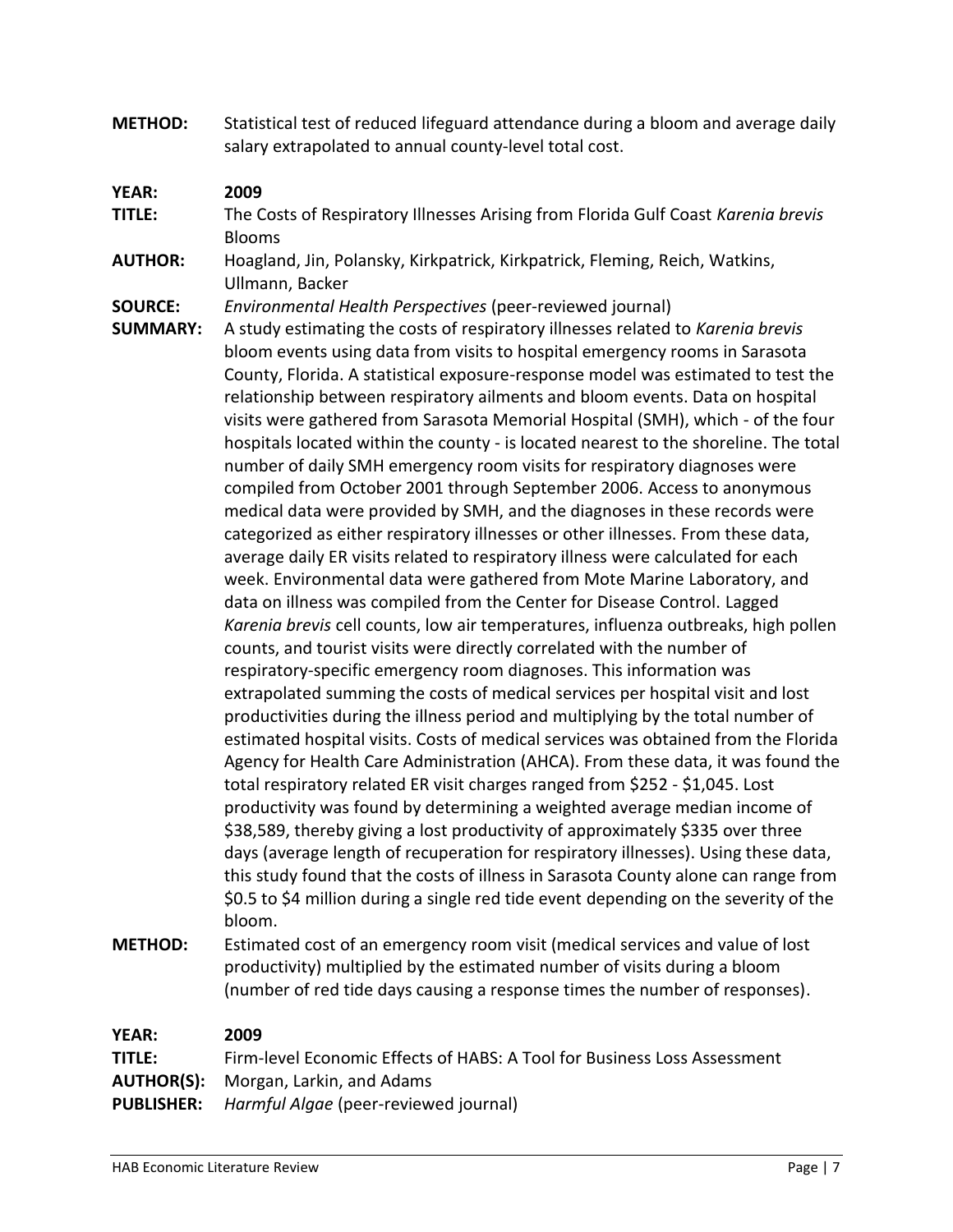- **SUMMARY:** An empirical study of firm-level effects of HABs on coastal businesses along the southwest coast of Florida. Proprietary data from November 1, 1998 through December 31, 2005 were obtained from three restaurants located directly on the Gulf coast. The daily data included information on environmental conditions that were considered to have an effect on daily sales such as the presence of red tide conditions, rainfall, or storm events. If a red tide was noted, the data also included whether there was visible water discoloration, dead fish onshore, or if physical symptoms from the aerosolized toxins were experienced (since all restaurants had outdoor seating). The study determined the correlation between daily restaurant sales and exogenous environmental conditions (i.e., temperature, wind speed, rainfall, red tides, and storm conditions) and timerelated demand shifters (i.e., day of the week, season, and/or year). The statistical models revealed that for two of the three restaurants there was a statistically significant reduction of daily sales during a red tide event, which ranged from \$868 to \$3,734 (or 13.7% and 15.3%).
- **METHOD:** Regression analysis using daily time-series data of coastal restaurants.

**TITLE:** Valuation of Marine Ecosystem Threshold Effects: Application of Choice Experiments to Value Algal Bloom in the Black Sea Coast of Bulgaria

**AUTHOR(S):** Taylor and Longo

**PUBLISHER:** University of Bath (unreviewed)

**SUMMARY:** A study using a choice experiment methodology to determine the value placed on algal blooms by local residents in Varna Bay, Bulgaria. Varna Bay is an important coastal resort on the Black Sea coast of Bulgaria and has been subject to several algal bloom events in recent history. A conjoint choice framework was used, and a questionnaire was developed in which a policy scenario was presented explaining that the government was assessing several projects that would aim to reduce the intensity and the duration of algal blooms. The study explained that each project had varying levels of effects on a set of key attributes related to algal blooms. The key attributes that were used included visibility, duration of bloom and the amount of congestion on the beach. The payment vehicle for these projects was a one-time tax, the level of which varied between projects. A series of four choice sets were then given to each respondent that included two projects and a "no project" scenario. The results show that respondents were willing to pay €17.00 for a program that results in a one week algal bloom with high visibility,  $\epsilon$ 10.75 for one week algal bloom with medium visibility, and €4.60 for one week algal bloom with low visibility. In addition, the study found that respondents were willing to pay more for programs that offer a shorter duration of algal bloom. Finally, the study found that beach congestion is also a significant factor.

**METHOD:** Conjoint choice analysis (probability of residents supporting, and WTP for, four scenarios that reduced the duration of blooms).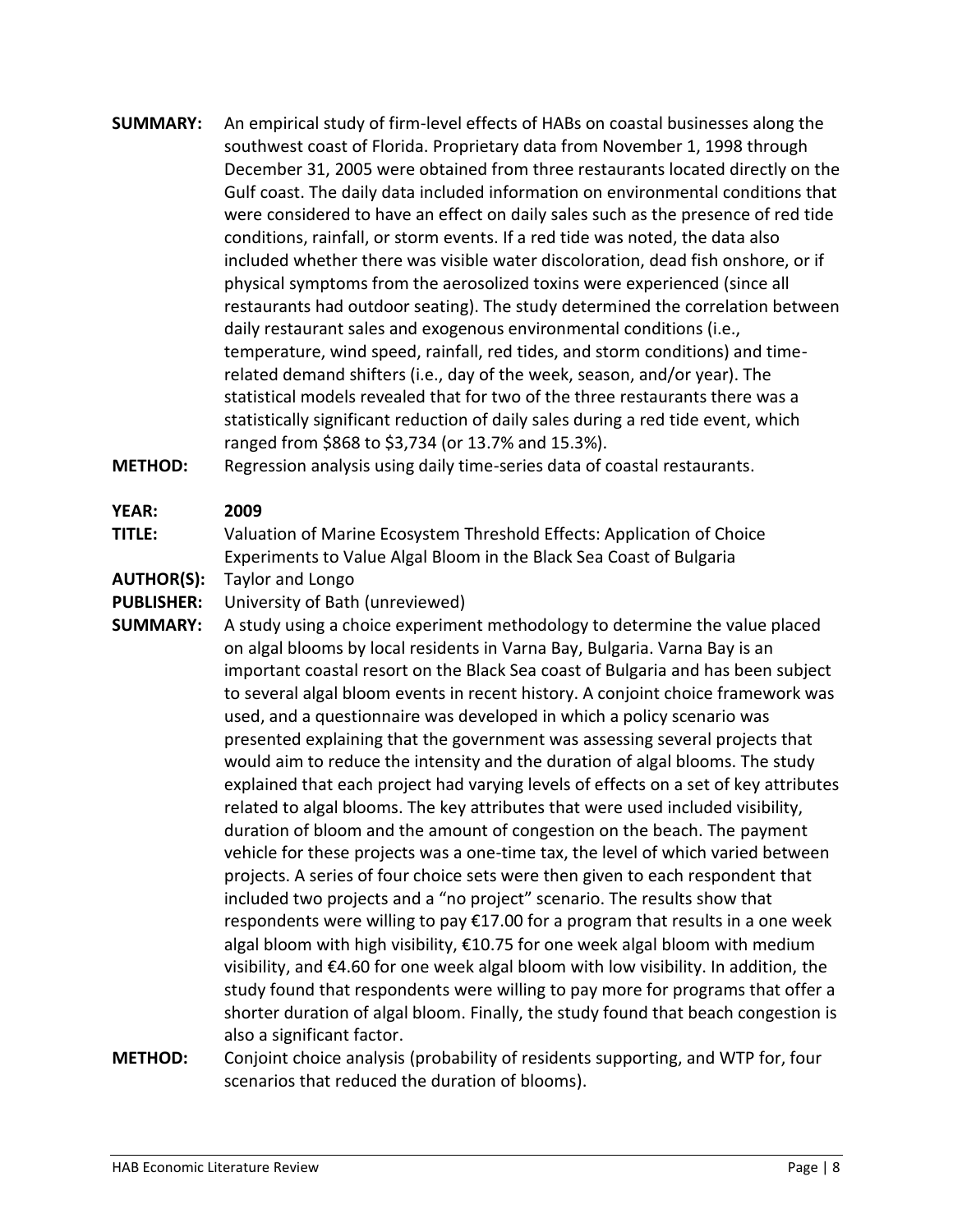**TITLE:** Economic Losses from Closure of Shellfish Harvesting Areas in Maine

**AUTHOR(S):** Athearn

**PUBLISHER:** University of Maine (unreviewed)

**SUMMARY:** A study quantifying the economic losses from closures of shellfish harvesting areas in Maine. The study estimates the direct economic losses from the 2005 red tide and flood closures and a hypothetical, statewide, week-long August closure. The study was conducted between July 2006 and December 2007. Data for the study were collected from the Maine Department of Marine Resources (DMR) on shellfish landings, fishing licenses, dealer licenses, aquaculture permits, and closure history. In addition, further information on the shellfish industry, as well as the effects of shellfish bed closures, was gathered through interviews with shellfish growers, harvesters, and dealers. The economic losses from shellfish closures and the total impacts on Maine's economy were estimated using a combination of regression analysis, market channel analysis, and a regional input-output modeling system. To begin, a linear multiple regression model was used to estimate the short-run losses of harvester sales resulting from the closures of 2005. Next, average county landings per day were used to estimate harvester losses from a hypothetical one-week statewide August closure. Finally, economic impact analysis was used to quantify the total economic impact of these losses. The study findings indicate that shellfish harvesters, growers, and dealers in Maine lost approximately \$6.0 million in sales of soft-shell clams, mahogany quahogs, and mussels from the red tide and flood closures of 2005. In addition, the total economic impact of the closures on Maine's economy was \$14.8 million and \$7.9 million in lost output and lost income, respectively. In addition, the results show that for a hypothetical week long August closure there would be: 1) an estimated \$1.1 million loss to shellfish harvesters, 2) \$2.9 million in lost output to Maine businesses, and 3) a total lost income of \$1.6 million for Maine residents.

**METHOD:** Linear multiple regression analysis; input-output modeling (IMPLAN)<sup>2</sup>.

#### **YEAR: 2008**

 $\overline{\phantom{a}}$ 

**TITLE:** Eutrophication of U.S. Freshwaters: Analysis of Potential Economic Damages **AUTHOR(S):** Dodds, Bouska, Eitzman, Pilger, Pitts, Riley, Schloesser, and Thornbrugh **PUBLISHER:** *Environmental Science & Technology* (peer-reviewed journal) **SUMMARY:** A study calculating the potential annual value losses in recreational water usage, waterfront real estate, spending on recovery of threatened and endangered species, and drinking water due to the eutrophication of United States freshwaters. The study found that approximately \$2.2 billion were lost annually due to freshwater eutrophication. The majority of these losses were incurred in

<sup>&</sup>lt;sup>2</sup> IMPLAN® (IMpact analysis for PLANning) is the name of a software program that is typically used for economic impact analysis, which uses multipliers to assess the impact on a local economy resulting from a change in spending. The software is available from MIG Inc. (formerly Minnesota IMPLAN Group, Inc.).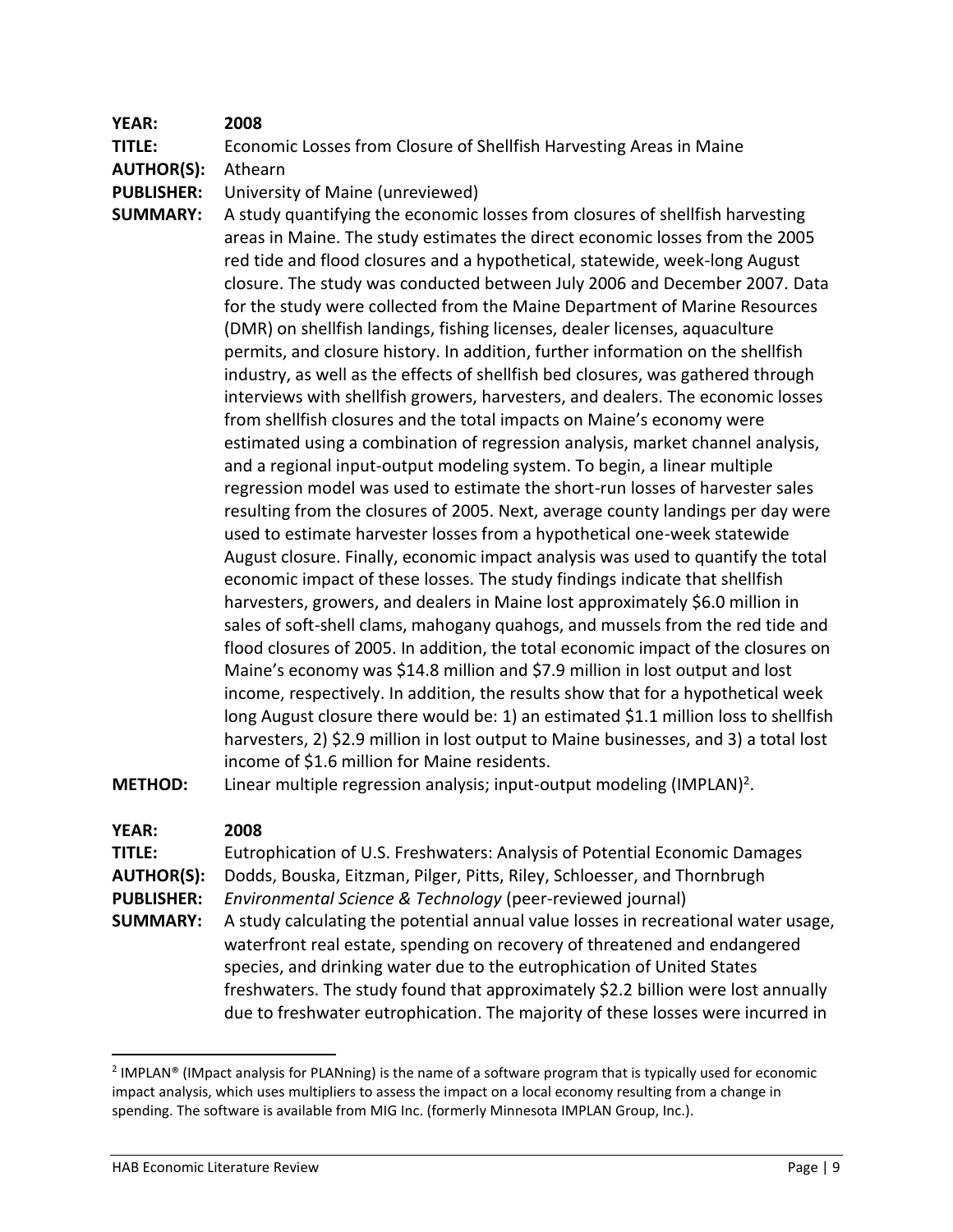the form of decreased value of lake and/or river front properties (\$0.3-2.8 billion per year) and decreased recreational use (\$0.37-1.16 billion per year).

**METHOD:** Calculated reduction in property value and recreational use, and costs of spending to protect species and drinking water.

#### **YEAR: 2008**

**TITLE:** The Value of Harmful Algal Bloom Predictions to the Nearshore Commercial Shellfish Fishery in the Gulf of Maine

#### **AUTHOR:** Jin and Hoagland

**PUBLISHER:** *Harmful Algae* (peer-reviewed journal)

**SUMMARY:** A study illustrating how the potential value of HAB predictions can be estimated using data from the New England commercial shellfish fishery and impact estimates for a large-scale HAB event occurring in 2005 off the New England coast. The goal of this study was to develop a framework for assessing the economic value of HAB predictions. The economic value of the prediction of a HAB event comes from the use of the prediction in public and private decisionmaking. HAB prediction models can track a HAB event both spatially and temporally so that state shellfish managers can use this information to guide their management actions. Specifically, they may be able to close fishing areas more selectively and precisely, thereby minimizing lost landings. A wellestablished model for assessing the economic value of predictions of future conditions was used and adapted to the HAB scenario. Under this approach, the value of HAB predictions is estimated by the difference between the economic value that results when the prediction is used in decision-making and the economic value that results when the prediction is not used. The direct economic impacts of the 2005 HAB event on the commercial shellfish fisheries in Maine and Massachusetts were estimated at \$2.5 million and \$15.7 million, respectively. The study results indicate that the value of a HAB prediction and tracking system for the Gulf of Maine is highly sensitive to HAB frequency, accuracy of prediction, the initial choice of a HAB impact measure, and the effectiveness of public and private responses. Table 9 provides a useful compilation of the total annual values of HAB predictions broken down by frequency of the HAB event accuracy of the prediction and by state. **METHOD:** Calculated value of using an existing model to predict HABs.

#### **YEAR: 2008**

- **TITLE:** Economic Impact of the 2005 Red Tide Event on Commercial Shellfish Industries in New England
- **AUTHOR(S):** Jin, Thunberg, and Hoagland

**PUBLISHER:** *Ocean and Coastal Management* (peer-reviewed journal)

**SUMMARY:** A study with two objectives: 1) to estimate the economic impact of the 2005 *Alexandrium fundyense* bloom on the commercial shellfish industries in Maine and Massachusetts; and 2) to identify the broader effects of this event on market supply channels and prices. The net economic benefits, defined as the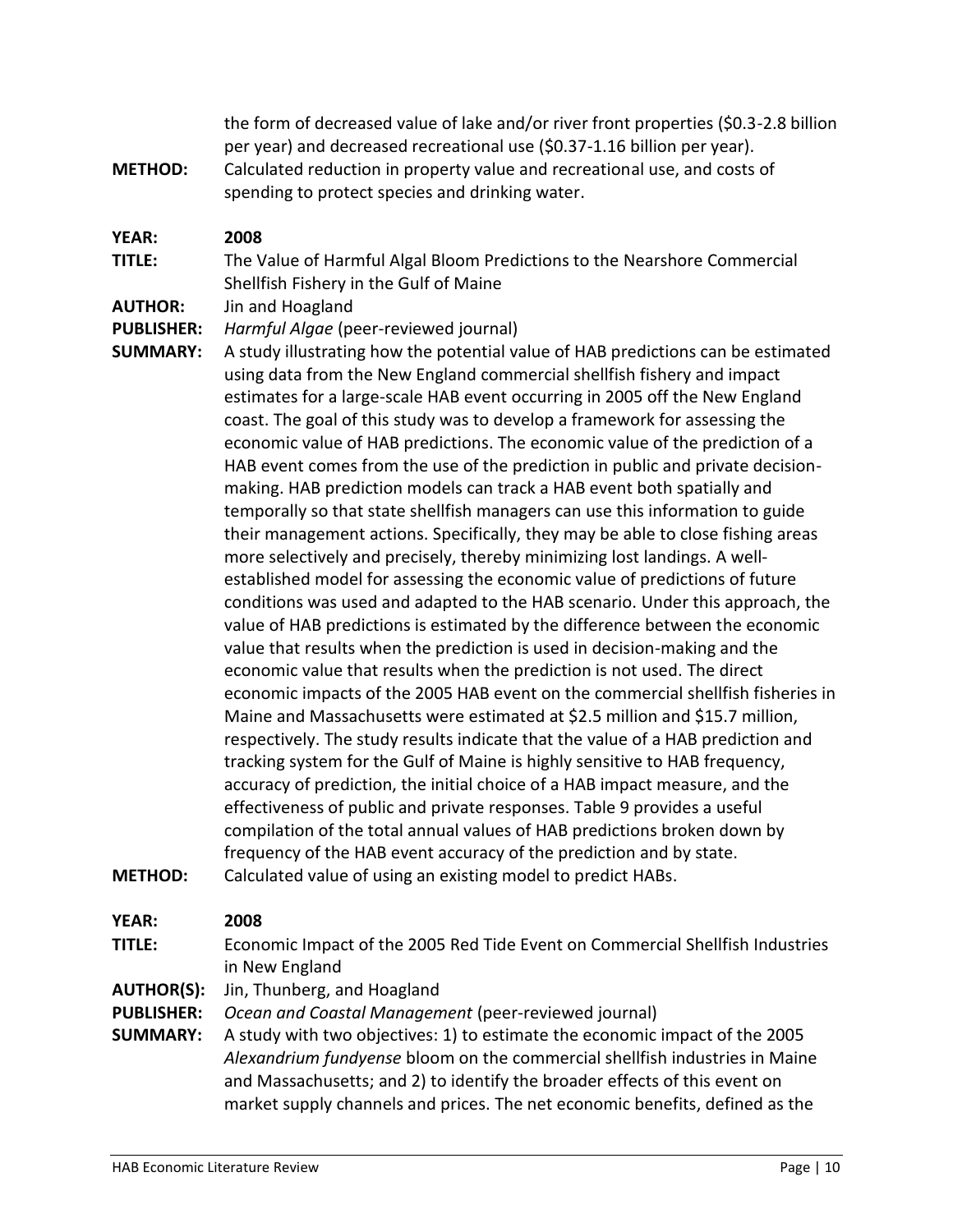net revenue from fishing, of the industry with and without the HAB event are compared. Regression models using time series data were constructed for each scenario. Data on the shellfish industry from 1990 to 2005 were compiled from several sources: the value and quantity of landings of four shellfish species (hard shell clams, softshell clam, mussel, and oyster) from the National Marine Fisheries Service (NMFS); shellfish landings data from the Massachusetts Division of Marine Fisheries; shellfish import data from the U.S. Census Bureau; and wholesale price data from the New York Fulton Fish Market. The dependent variable was harvest quantity or imports and explanatory variables were dummy variables for months, red tide presence (three months, April-June), and years (linear and squared). The conservative estimate for total change in the value of the commercial shellfish industry in Maine was \$2.4 million, while the total change in the value in Massachusetts was approximated to be as high as \$18 million. However, due to serious data limitations, the authors recommend that the Massachusetts estimate be viewed with caution. Finally, two broader effects on the shellfish industry were identified: first, that HAB events lead to increased shellfish imports; and second, that HAB impacts on shellfish prices are spatially linked.

**METHOD:** Regression analysis of reduced annual landings and landed value.

#### **YEAR: 2008**

**TITLE:** Public Costs of Florida Red Tides: A Survey of Coastal Managers

**AUTHOR(S):** Morgan, Larkin, and Adams

**PUBLISHER:** University of Florida (peer-reviewed EDIS publication)

- **SUMMARY:** City and county-level managers from Florida's Gulf Coast were surveyed for information on costs associated with red tide blooms, beach and red tide management protocols, funding sources and allocations, and the existence and types of red tide related public relations efforts. The goal was to determine the financial and managerial costs of red tide events on county and city governments that are charged with the management of public beaches along the Florida Gulf coast. Earmarks for red tide were largely limited to beach cleanup efforts and ranged from \$50,000 to \$100,000 in 2006 (when included as a line item in annual budgets). The cost of beach cleanup activities specifically related to red tide ranged from \$11,114 to \$250,000 per event during the time period of 2004- 2007. Specifically, Sarasota County spent an average of \$4.87 per foot of beach to clean up the dead fish during six recent red tide clean-up efforts. Cities in Pinellas County were reimbursed an average of \$14.27 per foot of beach for red tide-related cleaning in 2005. Expenditures were directly correlated with the length of public beaches, the severity of fish kills, and available beach management budgets; however the estimates are conservative, as they did not include in-kind labor or equipment expenses.
- **METHOD:** Survey of city and county managers to estimate red-tide related expenses excluding in-kind labor and equipment.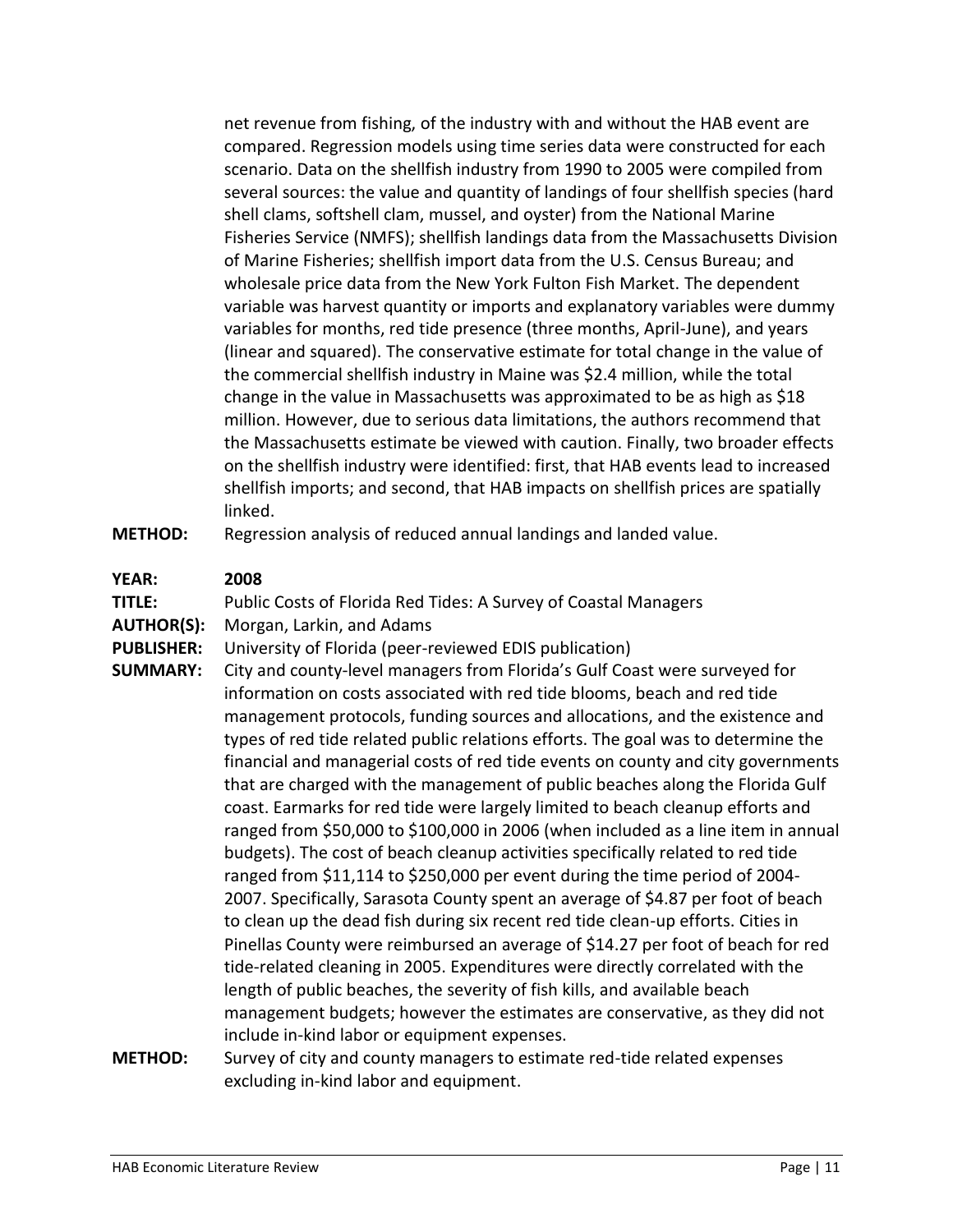**TITLE:** A Time Series Approach to Estimating the Economic Impacts of Exogenous Events on Recreational Fishing

**AUTHOR(S):** Oh and Ditton

- **PUBLISHER:** *Human Dimensions of Wildlife* (peer-reviewed journal)
- **SUMMARY:** A study demonstrating a time-series intervention approach to estimating the economic effect of a series of harmful algal bloom (HAB) events at Possum Kingdom Lake, occurring in 2001 and 2003, on the local economies. An IMPLAN input-output model and time-series intervention analysis (or impact assessment analysis) were used. Intervention analysis evaluates the influence of exogenous events on the behavior of a time series. The time-series intervention analysis (http://econometricsense.blogspot.com/2012/01/intervention-analysis.html) was chosen due to the lack of data on recreational fishing at Possum Kingdom Lake before and during the HAB events. Available data were collected from the Texas Comptroller of Public Accounts and from Possum Lake State Park. Data were collected on county level gross sales for five tourism-related SIC code categories (grocery stores, restaurants and bars, retail stores not else classified, hotels and motels, and miscellaneous amusement and recreation services), on the number of visitors to Possum Kingdom Lake from September of 1996 to January of 2005, and on the monthly gross sales for recreational fishing related items at the Possum Kingdom Lake local concession store for the years 1998-2004. The study found that the economic output loss was an estimated \$2.8 million from the first event. In addition, the algal blooms were found to have reduced visitors to Possum Kingdom Lake by 4,793 visitors per month in 2001 and 1,615 visitors per month in 2003. Finally, the study estimated that Possum Kingdom Lake concessionaires experienced a sales decline of \$9,658 in 2001 and \$22,318 in 2003 due to the HAB events in those years.
- **METHOD:** Regression analysis of reduced visitors and output, and lost sales from IMPLAN input-output modeling.

#### **YEAR: 2007**

**TITLE:** Harmful Algal Blooms and Coastal Business: Economic Consequences in Florida **AUTHOR(S):** Larkin and Adams

**PUBLISHER:** *Society and Natural Resources* (peer-reviewed journal)

**SUMMARY:** A study estimating the economic effects of red tide events on the monthly restaurant and lodging sectors in the northwestern Florida communities of Fort Walton Beach and Destin from 1995 through 1999. Revenue data for both sectors were obtained from the Florida Department of Revenue, environmental data were obtained from the National Climatic Data Center, and data on red tide conditions were obtained from the Red Tide Status Reports compiled by the Florida Marine Research Institute. A multiple regression time-series model was used to measure the impact of a red tide event on the business activity in the study area. Results revealed that the presence of a red tide event resulted in a statistically significant decline in revenues for both restaurants and lodging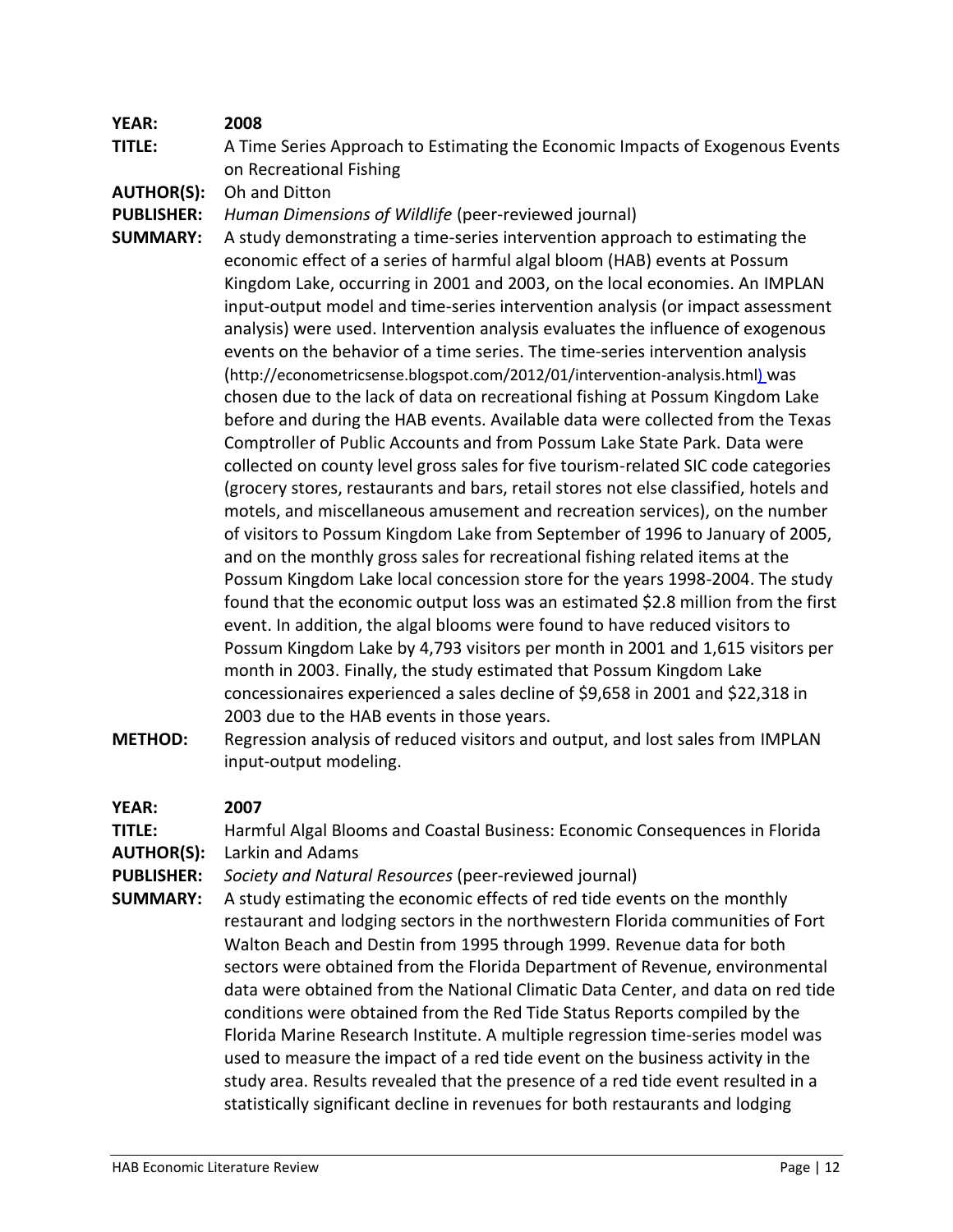establishments, by approximately \$2.8 million and \$3.7 million, respectively. More details on the study are available in Adams et al. (2002).

**METHOD:** Regression analysis using monthly tax receipt data for the restaurant and lodging sectors by zip codes affected by red tides over a five-year period.

#### **YEAR: 2006**

- **TITLE:** The Welfare Effects of Pfiesteria-Related Fish Kills in Seafood Markets: A Contingent Behavior Analysis
- **AUTHOR(S):** Parsons, Morgan, Whitehead, and Haab
- **PUBLISHER:** *Agricultural and Resource Economic Review* (peer-reviewed journal)
- **SUMMARY:** A study using contingent behavior analysis to study the effects of Pfiesteriarelated fish kills on the demand for seafood in the Mid-Atlantic region. A series of phone and mail surveys were used to examine the effects of various information provision methods used to ameliorate the effects of misinformation regarding fish kills on seafood demand. A series of demand difference models were estimated based on individual responses to several questions regarding seafood consumption both with and without fish kills and with various health risk information treatments. Results showed that Pfiesteria-related fish kills have a significant negative effect on the demand for seafood. The study also found that seafood consumers are largely non-responsive to risk information designed to reassure consumers that seafood is safe in the presence of a fish kill. Finally, it was found that a mandatory seafood inspection program could potentially completely eliminate any avoidance costs sustained due to misinformation. The study estimated that the aggregate avoidance costs incurred in the month subsequent to a Pfiesteria related fish kill was approximately \$50-\$130 million. **METHOD:** Estimated demand functions and CS using CVM survey data from consumers.

#### **YEAR: 2004**

- **TITLE:** Can People Value Protection Against Invasive Marine Species? Evidence from a Joint TC-CV Survey in the Netherlands
- **AUTHOR(S):** Nunes and van den Bergh
- **PUBLISHER:** *Environmental and Resource Economics* (peer-reviewed journal)
- **SUMMARY:** A study attempting to assess the economic value of a hypothetical marine protection program intended to prevent HABs at a famous beach resort, Zandvoort, on the northern coastline of Holland. Data were collected from a survey of visitors. The economic value of the program was based on a set of nonmarket benefits associated with recreation, human health impacts, and marine ecosystem impacts. Through a combination of travel cost and contingent valuation methods, the study found that such a program would only be feasible if it cost less than 225 million Euro (\$302 million in 2007 dollars). The findings also indicate that people residing closer to the beach placed a higher value on the program as compared to those who had higher travel costs.
- **METHOD:** Travel cost and CVM (revealed and stated preference) to estimate reduced recreational demand and WTP.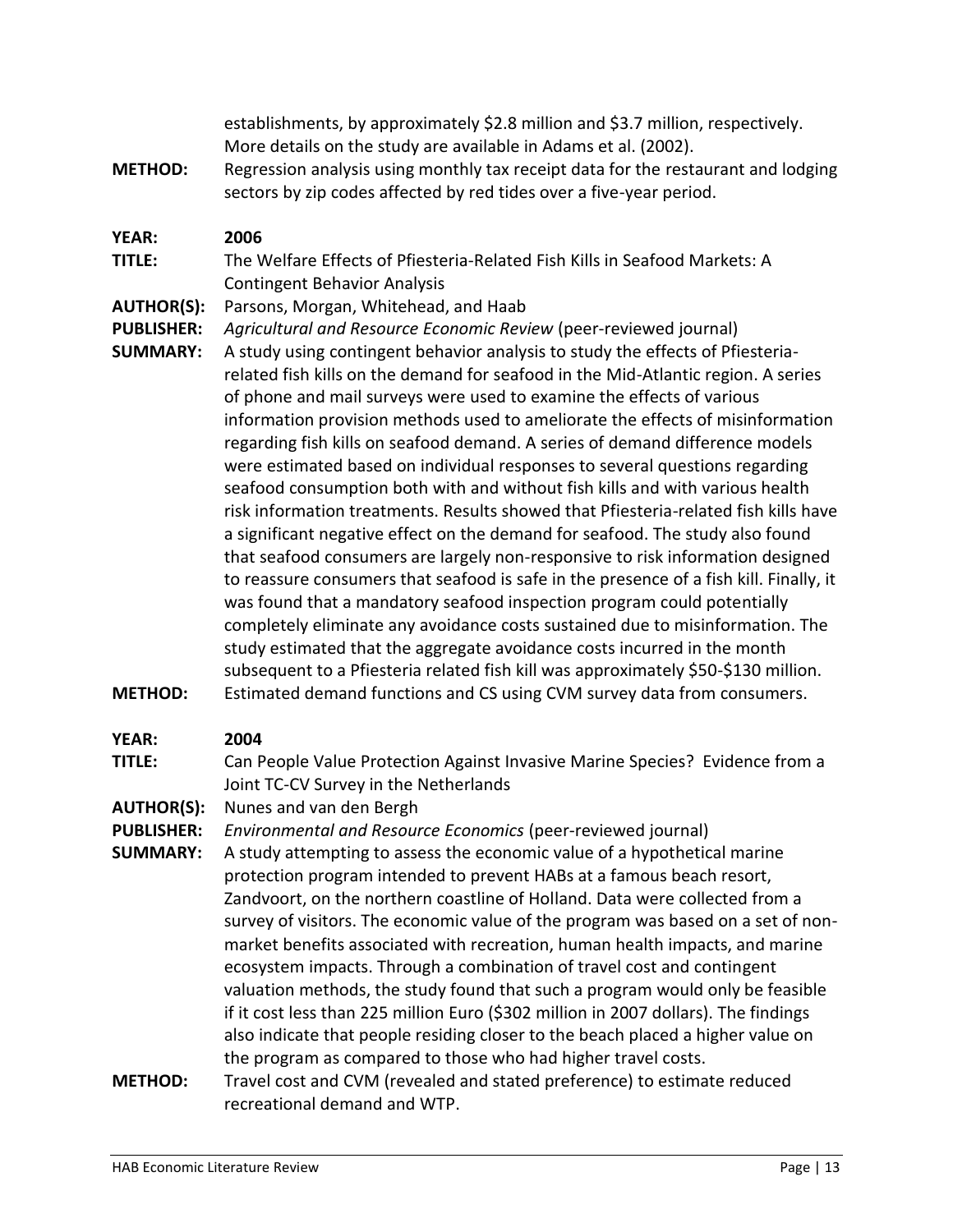**TITLE:** Ecological Economic Modeling of Coral Reefs: Evaluating Tourist Overuse at Hanauma Bay and Algae Blooms at the Kihei Coast, Hawai'i

**AUTHOR(S):** van Beukering and Cesar

**PUBLISHER:** *Pacific Science* (peer-reviewed journal)

- **SUMMARY:** A study presenting the first ecological economic model of coral reefs in Hawai'i and is applied to two case studies: tourist overuse in Hanauma Bay, O'ahu, and algae blooms along the Kihei coast, Maui. A simplified dynamic simulation model (called the Simple Coral Reef Ecological Economic Model, or SCREEM) was developed to evaluate the complex relationship between reef-related ecological and economic processes. This model links ecology and economy in a dynamic manner by linking the type of coral reef ecosystem and its uses and location with the physical goods and services provided by this reef type and the economic value of these values. The main goal of the Hanauma Bay case study was to determine the value of the reef and to evaluate the effectiveness of the education center in terms of costs and benefits. The Hanauma study showed that visitors to the reef are willing to pay much more for their experience (approximately \$10) than they currently are paying; therefore the net benefits of the education program, around \$100 million, would greatly exceed the cost of the program, about \$23 million, over time. The Kihei coast study concluded that the algae problem causes large losses of real estate value and hotel business and that mitigation could result in benefits of \$30 million over time.
- **METHOD:** Calculation of reduced business (i.e., value of reducing algal blooms) using available dynamic economic-ecological simulation model.

#### **YEAR: 2003**

**TITLE:** The Economic Effects of Pfiesteria

**AUTHOR(S):** Whitehead, Haab, and Parsons

**PUBLISHER:** *Ocean and Coastal Management* (peer-reviewed journal)

**SUMMARY:** A study examining the effects of information about *Pfiesteria* on consumers' risk perceptions, seafood demand and willingness to pay for a mandatory seafood inspection program. A telephone-mail-telephone survey of seafood consumers in Delaware, Maryland, North Carolina and Virginia was conducted during August through November of 2001. The first telephone survey collected information on seafood consumption patterns, prices paid for seafood, health risk perceptions, revealed and contingent seafood consumption, attitudes about seafood and *Pfiesteria*, and socioeconomic information. Respondents who agreed to participate in a follow-up survey were sent a mail-out consisting of a *Pfiesteria* brochure, a counter information insert, a fish kill scenario, and a description of a seafood inspection program. All respondents were asked to consider a hypothetical fish kill described in a press release. There are four versions of the hypothetical fish kill based on location: Maryland major, Maryland minor, North Carolina major, and North Carolina minor. In addition, they received information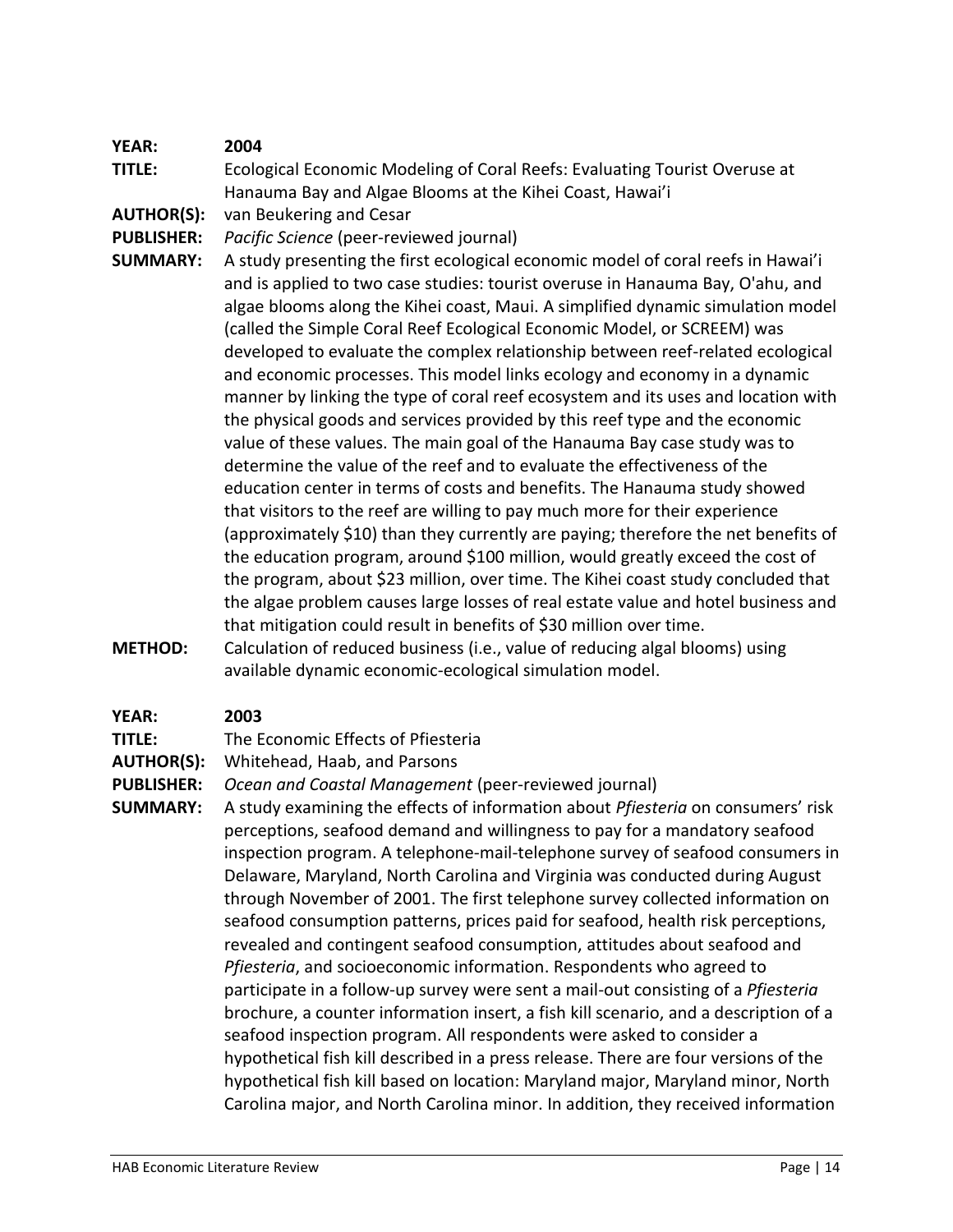about a hypothetical mandatory seafood inspection program. After receiving this information, a second telephone survey was conducted, similar to the first. This was done to see if the additional information would change respondents' risk perception and seafood demand. In addition, a contingent valuation scenario was presented, the purpose of which was to determine respondents' willingness to pay for the mandatory seafood inspection program. The results showed that announcement of a fish kill increases the perceived risks of seafood and decreases the demand for seafood. Information policies that assure the safety of seafood have little effect in restoring consumer confidence in seafood. In addition, perceived negative information decreases welfare by more than the counter effects of perceived positive information. The study found that welfare losses are better recovered through a mandatory seafood inspection program rather than safety announcements. Finally, the study found that respondents' willingness to pay for a mandatory seafood inspection program was \$7 per meal, or an aggregate amount of \$1.91 billion annually.

**METHOD:** Estimation of risk preferences, seafood demand, and WTP for seafood safety using CVM.

#### **YEAR: 2002**

**TITLE:** The Economics Effects of Harmful Algal Blooms in the United States: Estimates, Assessment Issues and Information Needs

**AUTHOR:** Hoagland, Anderson, Kaoru, and White

**PUBLISHER:** *Estuaries* (peer-reviewed journal)

**SUMMARY:** A comprehensive study of the economic effects of HAB events within the United States during the period of 1987 to 1992. The analysis was based on surveys of experts from coastal states, a review of available HAB literature, and calculations performed by the authors. Economic effects were defined to mean lost sales and revenue, medical costs and lost productivity, expenditures for environmental monitoring and management, or any other costs that would not have occurred in the absence of HABs. Economic effects were grouped into four basic categories: public health, commercial fishing, recreation and tourism, and monitoring and management. Included is an in-depth discussion of the problems associated with attempts to compare the estimates across the four categories, as well as the problems that arise when attempting to aggregate the estimates to a nationwide level. Table 6 in the article provides a compilation of estimates of the annual aggregate economic effects of HABs for each of the main categories of effects. Both a range and an average of estimated effects are provided, as well as an aggregated nationwide estimate. Finally, for each category the types of economic effects that are being measured and any accounting issues/assumptions that arise in the compilation and aggregation of the estimates are also given. The average annual total economic effects of HABs in the United States were estimated to be in the range of \$50 million.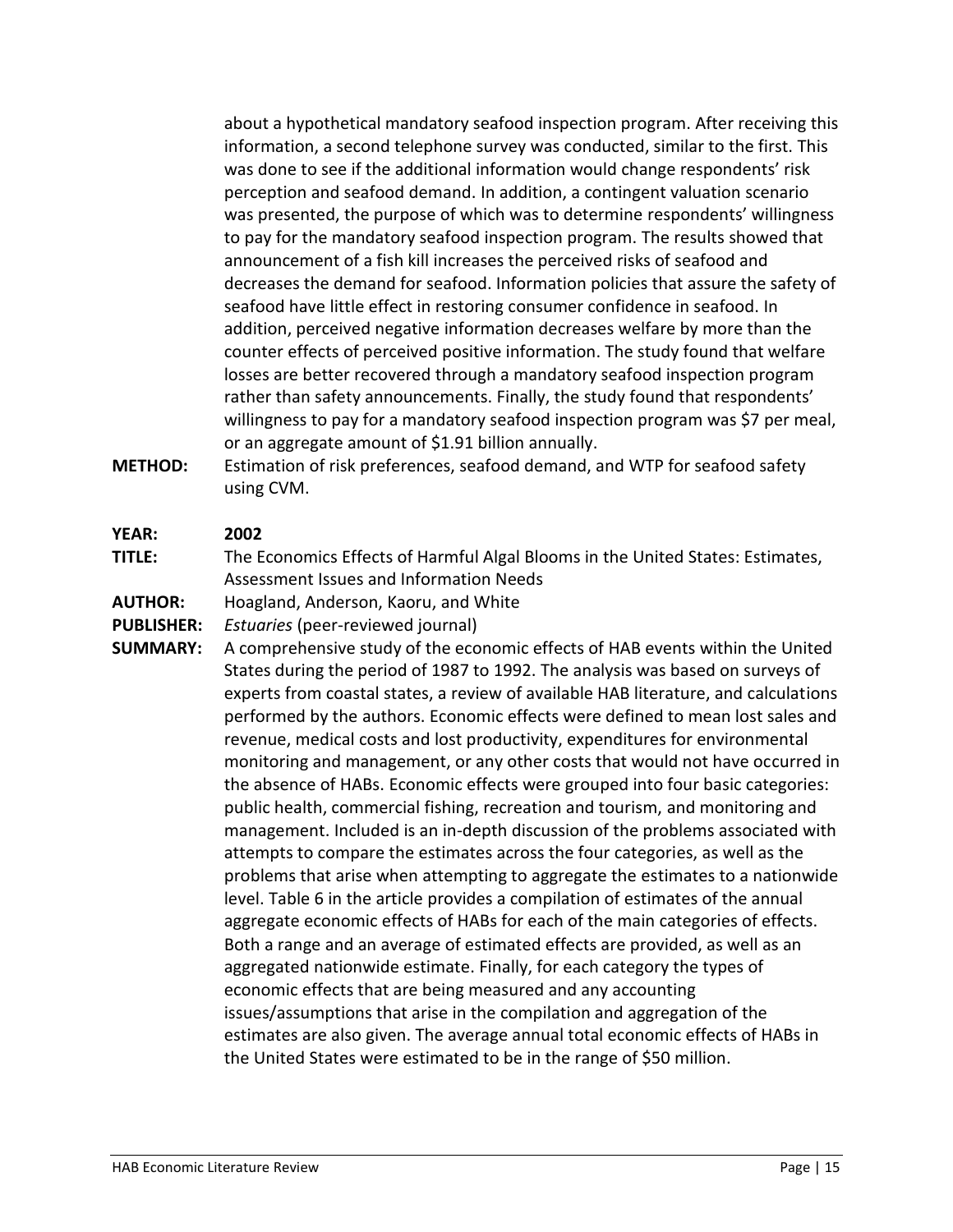**METHOD:** Calculation of losses using secondary data and survey of experts on forgone sales for commercial fisheries, medical and opportunity costs for human health, and government expenditures on monitoring.

#### **YEAR: 2001**

**TITLE:** Impact of the 2000 Red Tide on Galveston County, Texas: A Case Study

- **AUTHOR(S):** Evans and Jones
- **PUBLISHER:** Texas A&M University (unreviewed)
- **SUMMARY:** A case study estimating the economic impact of a four-month red tide in 2000 on the economy of Galveston County, Texas, during a four month period. A survey was used to ascertain the direct impacts on local businesses dependent on tourism. Oyster landings data, as well as information on state mandated shellfish harvesting closures, were also obtained. Finally, through personal interviews with agency representatives, information on beach cleanup costs were obtained. The direct impacts (expenditure losses) on the three areas ranged from \$9.93 million to \$11.50 million. Using input-output analysis, the total economic impacts were estimated to be between \$15.98 million and \$18.45 million. The impact on employment ranged between 367 and 425 jobs, though the authors believe the effects to be temporary.
- **METHOD:** IMPLAN input-output modeling.

#### **YEAR: 1998**

**TITLE:** Pfiesteria's Economic Impact on Seafood Industry Sales and Recreational Fishing **AUTHOR(S):** Lipton

**PUBLISHER:** University of Maryland (unreviewed)

**SUMMARY:** A study carried out to measure the effects of negative publicity on seafood sales in Maryland during a harmful algal bloom. A survey was conducted of all Maryland seafood dealers, wholesalers, processors and retailers. According to the survey responses, an estimated \$43 million in lost sales were incurred due to public safety concerns arising from negative publicity regarding HABs in 1997. Impacts to the recreational fishing industry were also estimated using data from the National Marine Fisheries Service Recreational Fishing Survey. The results show that recreational fishing trips declined by 28,000 trips in 1997, as compared to the average number of trips taken over the period of 1990 to 1996. Assuming that a fishing trip cost \$79 per trip in 1997 (based on the expenditure data collected in a survey conducted in 1987 and analyzed by Strand et al. 1991<sup>3</sup>), this equated to a loss of \$4.3 million.

 $\overline{a}$ 

<sup>&</sup>lt;sup>3</sup> Strand, I.E., K.E. McConnell, N.E. Bockstael, and D.G. Swartz. 1991. "Marine Recreational Fishing in the Middle and South Atlantic." Report of Cooperative Agreement #CR-811043-01-0 between the University of Maryland, the U.S. Environmental Protection Agency, the National Marine Fisheries Service, and the National Oceanic and Atmospheric Administration. University of Maryland, College Park. 196pp.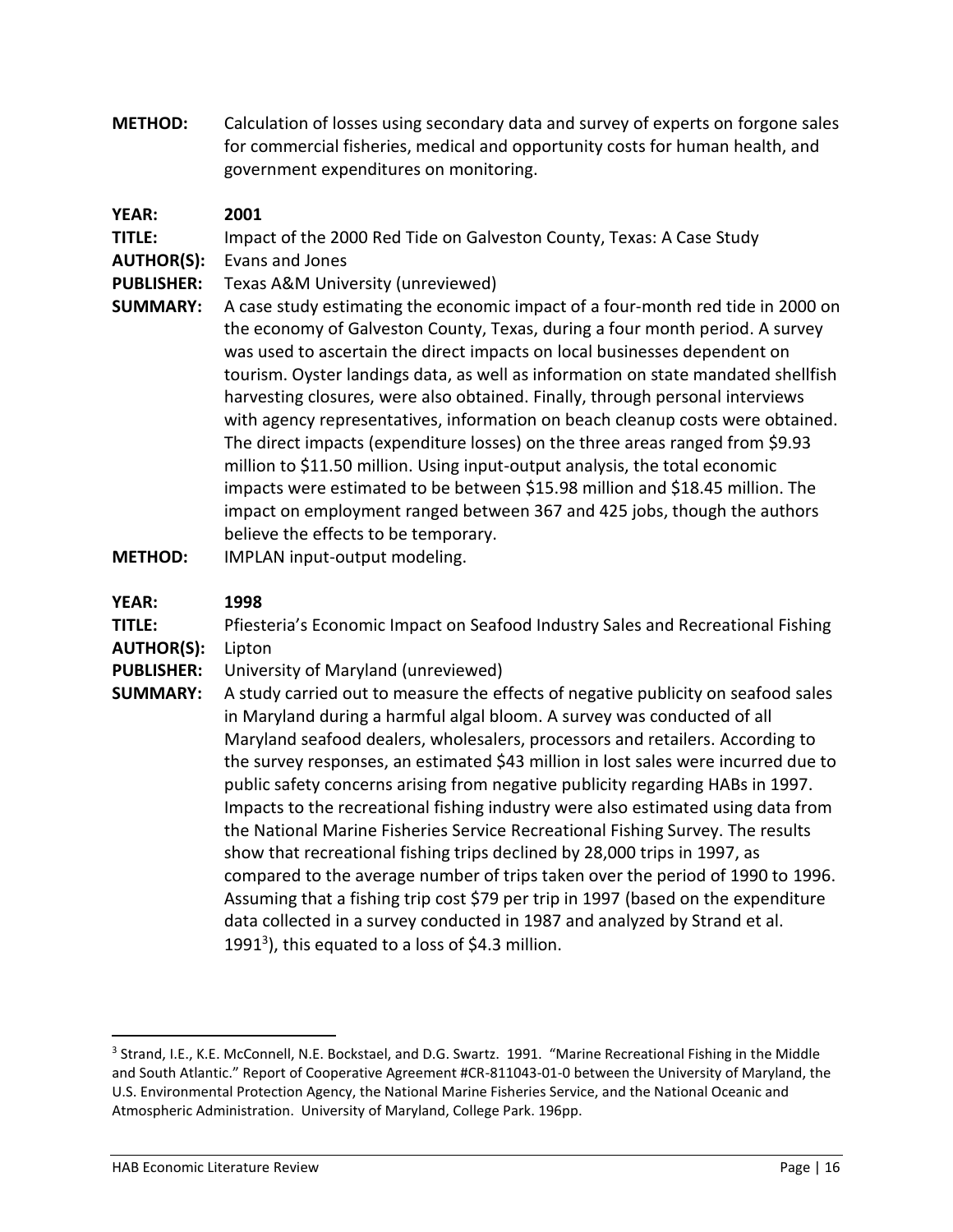**METHOD:** Calculation of (1) lost sales from survey of seafood industry (dealers through retail) and (2) reduced recreational trips from MRFSS data, which was multiplied by a previously reported average trip cost.

#### **YEAR: 1996**

**TITLE:** Economic Impact of Neuse River Closure on Commercial Fishing

**AUTHOR(S):** Diaby

**PUBLISHER:** North Carolina Division of Marine Fisheries (unreviewed)

- **SUMMARY:** A report summarizing the economic effect of the Neuse River closure due to *Pfiesteria* on the local commercial fishing industry. Performed analysis using data from the Division of Marine Fisheries Trip Ticket Program and data collected from personal interviews. Interviews of eight Neuse River seafood dealers were conducted on November 7, 1995 regarding purchases and sales of seafood. There was no measurable impact on pounds of seafood product landed. Primary impacts were incurred at the seafood dealer level, where purchases of seafood products decreased from 73 percent of total commercial catch to 43 percent after the outbreak.
- **METHOD:** Calculated reduction in landings from previous year.

#### **YEAR: 1995**

**TITLE:** Estimated Costs of Paralytic Shellfish, Diarrhetic Shellfish and Ciguatera Poisoning in Canada

- **AUTHOR(S):** Todd
- **PUBLISHER:** *Harmful Marine Algal Blooms* (chapter in book)
- **SUMMARY:** An analysis of the medical and lost productivity costs related to paralytic shellfish, diarrhetic shellfish and ciguatera poisoning. Estimates are given for each type of shellfish poisoning individually, as well as for all three combined. The total number of annual cases, combined, is an estimated 525 per year. The estimated annual cost of illnesses is \$670,000 (source unknown; the figure is not cited). Illness costs include societal and individual costs. Societal costs include those for medical care, hospitalization, emergency transportation, lab testing and illness investigation. Individual costs include lost wages, lost vacation time, and transportation for visitors to and from the hospital. Also included in individual costs are lives lost. No value was given to pain, grief or suffering. In addition, control programs for paralytic shellfish programs were estimated to cost \$3.3 million each year.
- **METHOD:** Estimates of cases of illness multiplied by cost of illness.

#### **YEAR: 1995**

**TITLE:** Toxic Algae Contamination and Demand for Shellfish: A Case Study of Demand for Mussels in Montreal

- **AUTHOR(S):** Wessells, Miller and Brooks
- **PUBLISHER:** *Marine Resource Economics* (peer-reviewed journal)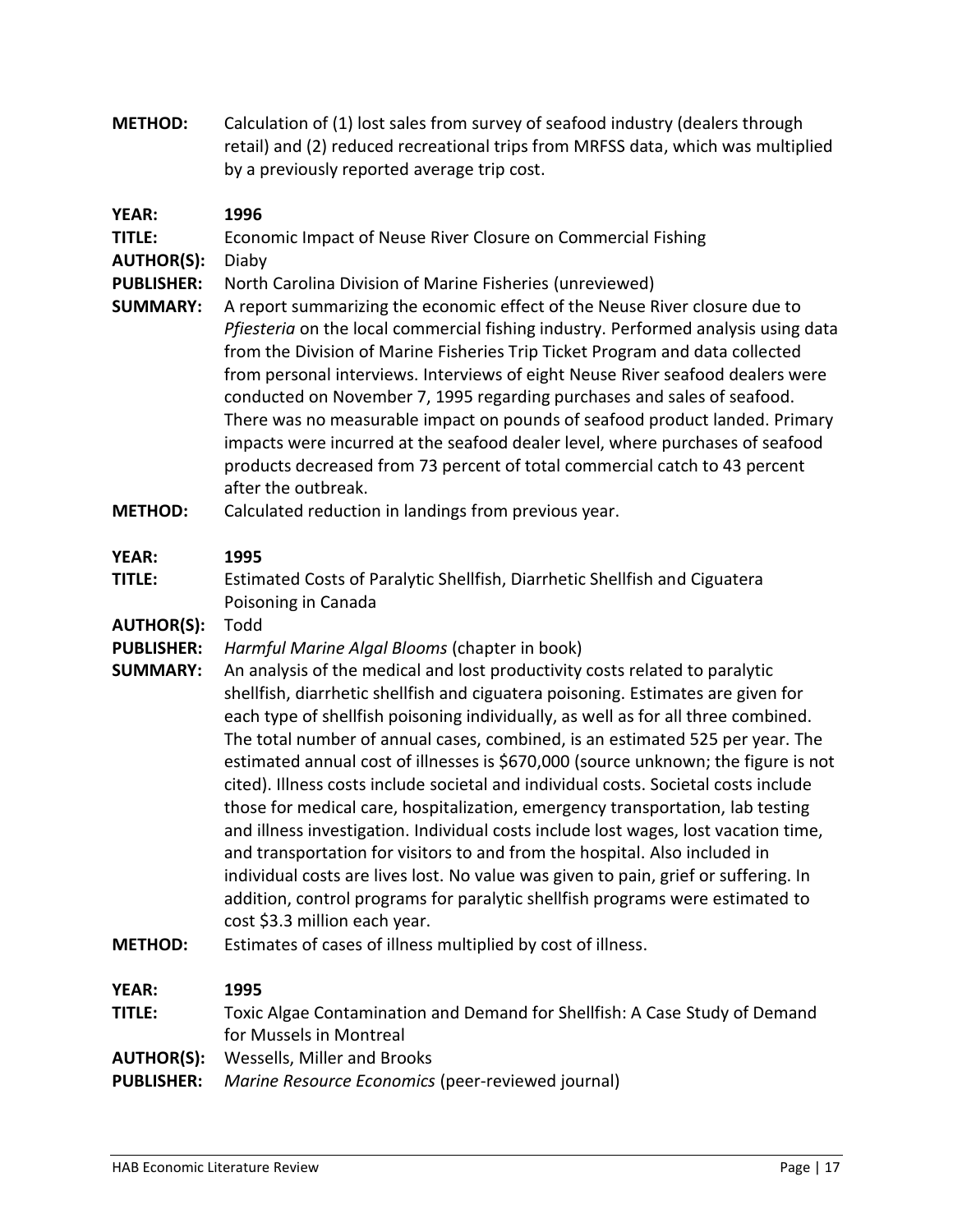- **SUMMARY:** A paper evaluating the impacts of HAB events on unaffected shellfish (i.e., from negative media messages of contamination in another area). Demand for mussels in Montreal, Canada was estimated after mussels in Prince Edward Island were contaminated with domoic acid. Proxy variables for information were included in the demand function, in order to account for the extent to which information regarding contamination conveyed through the media affects perception of risk. More specifically, variables denoting the number of positive news articles and the number of negative articles on shellfish contamination appearing in the *Montreal Gazette* were included and regressed on quantity of mussels demanded. The study found that demand for mussels from May 1987 to March 1991 was significantly affected by information that is conveyed through the media.
- **METHOD:** Regression analysis (OLS) of the correlation between positive and negative news articles on quantity demanded of shellfish.

- **TITLE:** Measuring the Economic Effects of Brown Tides
- **AUTHOR(S):** Kahn and Rockel
- **PUBLISHER:** *Journal of Shellfish Research* (peer-reviewed journal)
- **SUMMARY:** A study that develops behavioral models for reactions to brown tide events by seafood consumers. The presence of brown tide at certain sites is modeled to allow commercial and recreational fishers to substitute other sites and species. Focus is given to the commercial bay scallop industry in New York. At the time of the study, the current level of information on brown tides was inadequate to provide statistically significant estimates of economic impacts across all industries. However, preliminary estimates of the economic losses realized by the commercial bay scallop industry in New York were shown to be in the range of \$2 million.
- **METHOD:** Regression Analysis.

#### **YEAR: 1974**

- **TITLE:** The Economic Effects of the 1971 Florida Red Tide and the Damage it Presages for Future Occurrences
- **AUTHOR(S):** Habas and Gilbert
- **PUBLISHER:** *Environmental Letters* (peer-reviewed journal)
- **SUMMARY:** A study quantifying the economic losses associated with the 1971 red tide bloom in Southwest Florida. Estimation methods use data from personal interviews, a review of publications and accountant records. The total estimated impact was approximately \$20 million. About \$18.5 million of the total \$20.0 million were from tourism related losses. The remaining \$1.5 million came from lost revenue in the commercial fishing industry, as well as from businesses that serve/supply the hotel industry.
- **METHOD:** Calculated losses to tourism and commercial fisheries.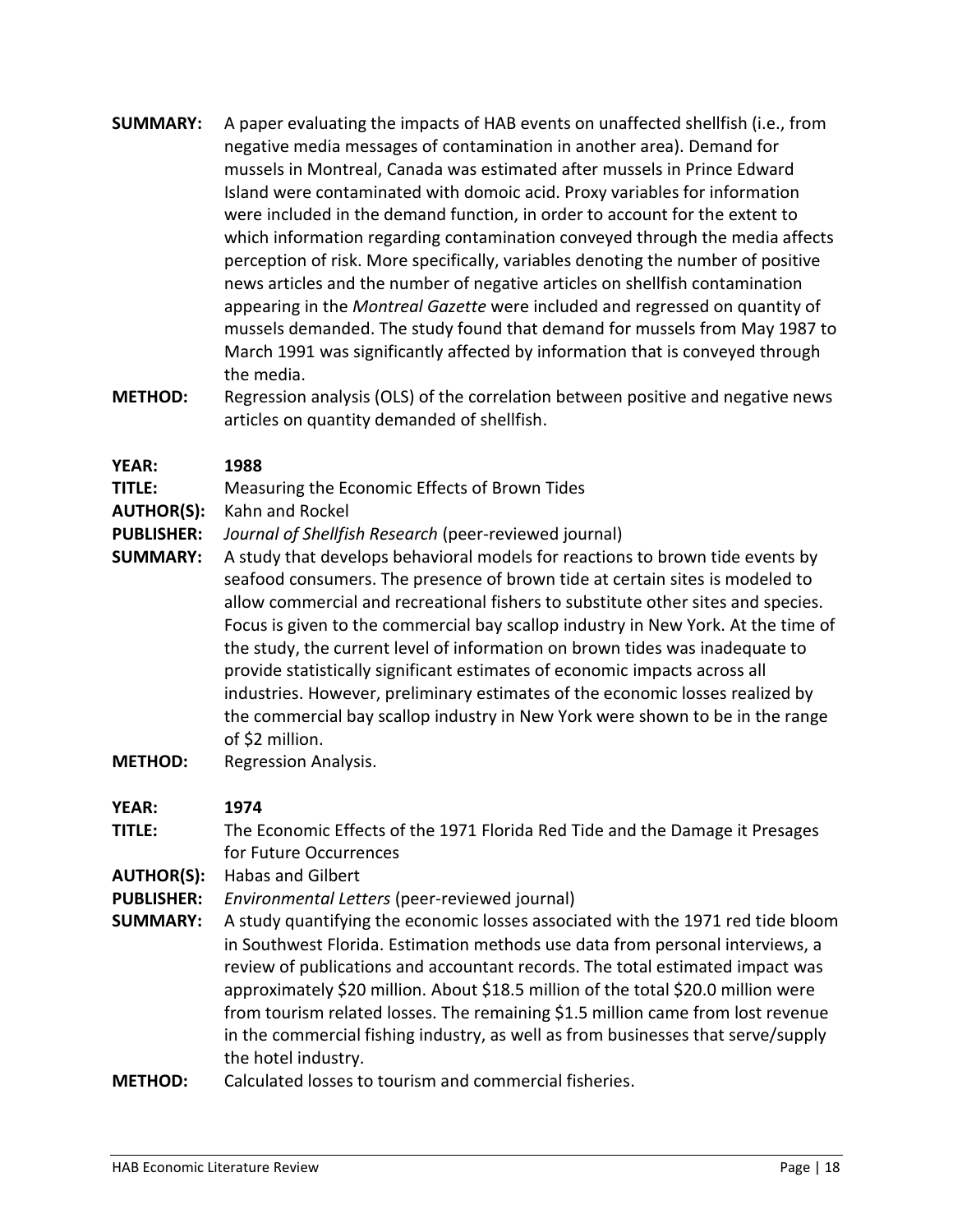#### *Papers Summarizing Economic Effects*

| <b>YEAR:</b>      | 2011                                                                                |
|-------------------|-------------------------------------------------------------------------------------|
| <b>TITLE:</b>     | Review of Florida Red Tide and Human Health Effects                                 |
| <b>AUTHOR(S):</b> | Fleming, Kirkpatrick, Backer, Walsh, Nierenberg, Clark, Reich, Hollenbeck,          |
|                   | Benson, Cheng, Naar, Pierce, Bourdelais, Abraham, Kirkpatrick, Zaias, Wanner,       |
|                   | Mendes, Shalat, Hoagland, Stephan, Bean, Watkins, Clarke, Byrne, Baden              |
| <b>PUBLISHER:</b> | Harmful Algae (peer-reviewed journal)                                               |
| <b>SUMMARY:</b>   | A paper reviewing the literature from the past decade on the known and              |
|                   | possible human health effects associated with Florida red tides. The review         |
|                   | includes a brief discussion of the Florida red tide organisms and their toxins, and |
|                   | then focuses on the effects of these toxins on animals and humans, including        |
|                   | how these effects predict what we might expect to see in exposed people. The        |
|                   | review also includes a brief section reviewing research done on the economic        |
|                   | effects of red tide related illnesses (Anderson et al. 2000, Hoagland et al. 2002,  |
|                   | Hoagland and Scatasta 2006, Nierenberg et al. 2010).                                |
|                   |                                                                                     |

#### **YEAR: 2009**

| <b>TITLE:</b> | Impacts of Florida Red Tides on Coastal Communities |
|---------------|-----------------------------------------------------|
|---------------|-----------------------------------------------------|

**AUTHOR(S):** Backer

**PUBLISHER:** *Harmful Algae* (peer-reviewed journal)

**SUMMARY:** A review and discussion of the impacts of HABs on Florida coastal communities, with a focus on health effects, economic effects and societal/cultural effects. With respect to economic effects, the author summarizes several studies on the economic effects of red tide in Florida communities (Anderson et al. 2000, Habas and Gilbert 1974, Larkin and Adams 2007).

#### **YEAR: 2009**

- **TITLE:** The Importance of Human Dimensions Research in Managing Harmful Algal Blooms
- **AUTHOR(S):** Bauer, Hoagland, Leschine, Blount, Pomeroy, Lampl, Scherer, Ayres, Tester, Sengco, Sellner and Schumacker
- **PUBLISHER:** *Frontiers in Ecology and the Environment* (peer-reviewed journal)
- **SUMMARY:** A review illustrating the importance of incorporating human dimensions research in the research agenda for managing HABs. The report includes information on the nature of the socioeconomic effects of HABs. The study identifies the major economic impacts of HABs, such as the cost of health effects and beach cleanups. The review also indicates that one of the greatest threats of economic harm from HABs is from risk amplification; that is, the public perception that seafood products are contaminated regardless of actual contamination. Finally, the study calls for more research into the socioeconomic drivers of human behavior related to HAB events.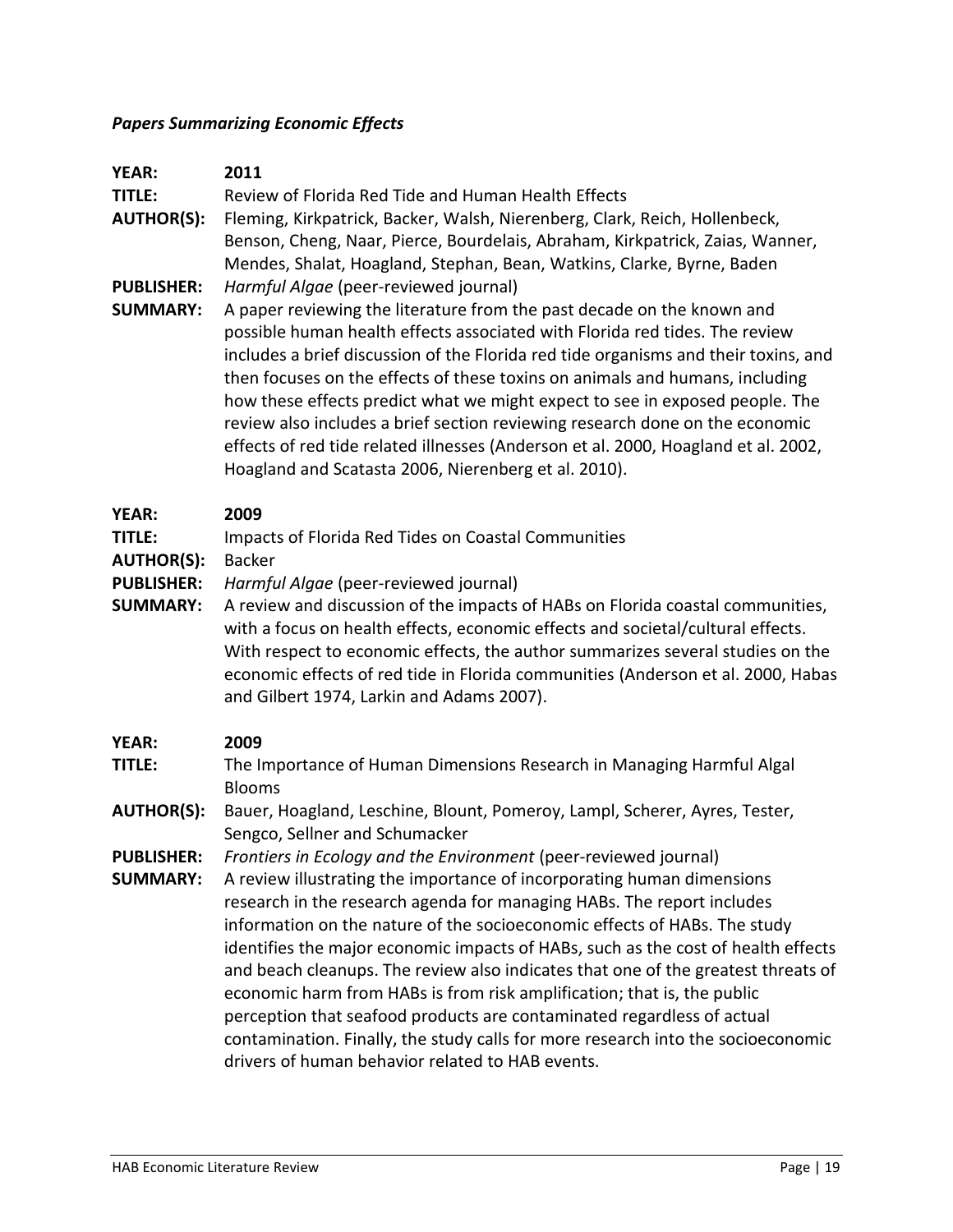**TITLE:** Economic Impact of Harmful Algal Blooms

**AUTHOR(S):** National Centers for Coastal Ocean Science (NCCOS)

**PUBLISHER:** National Oceanic and Atmospheric Administration (unreviewed)

**SUMMARY:** An overview of the economic impacts of HABs. The report identifies several limitations of red tide economic research and outlines the steps NOAA is taking to address the issues. The report references the study performed by Hoagland and Scatasta (2006). It also discusses the economic impact of HABs by region: in the Northwest, in the New England, in Texas, in Hawaii and in Florida. In doing so, it also cites the study done by Jin et al. (2008). In addition, while discussing the economic impacts of red tide in Florida both the 1999 Steidinger et al. study and the 1974 Habas and Gilbert study are cited. These studies estimate red tide related losses at \$15-\$25 million and \$20 million, respectively. Finally, in the discussion of Texas HABs, the Evans and Jones (2001) study is mentioned, which estimates economic losses during the red tide event of 2000 to be at least \$9.9 million.

#### **YEAR: 2007**

**TITLE:** An Assessment of Florida Red Tide: Causes, Consequences and Management Strategies

**AUTHOR(S):** Alcock

**PUBLISHER:** Mote Marine Laboratory (unreviewed)

**SUMMARY:** A report from the Marine Policy Institute of Mote Marine Lab that reviews the causes and consequences of Florida red tide in addition to reviewing and assessing current red tide management strategies. Included is a discussion on the economic impacts of red tide. The author states that economists must better understand how consumers react to red tide events before they can provide more accurate impact assessments. He goes on to note that past studies have generated large variations in estimates of economic losses from HABs from the use of differing assumptions and methodologies. He also states that a large part of the difficulty with calculating economic impacts results from the fact that much of the economic activity affected by a red tide bloom is displaced rather than lost; and because of this, the broader the geographic scope of a study becomes, the less significant the economic impacts of a HAB event will appear. Other problems identified included incomplete or non-existent data and that economic losses due to red tide are likely region or species specific, which makes extrapolation or the use of benefits transfer risky in that localized impacts could be underestimated. Finally, the author notes that changes in property values due to reduced coastal environmental quality are often overlooked when economic estimates are being calculated.

## **YEAR: 2006 TITLE:** Harmful Algal Research and Response: A Human Dimensions Strategy **AUTHOR(S):** Bauer (Editor)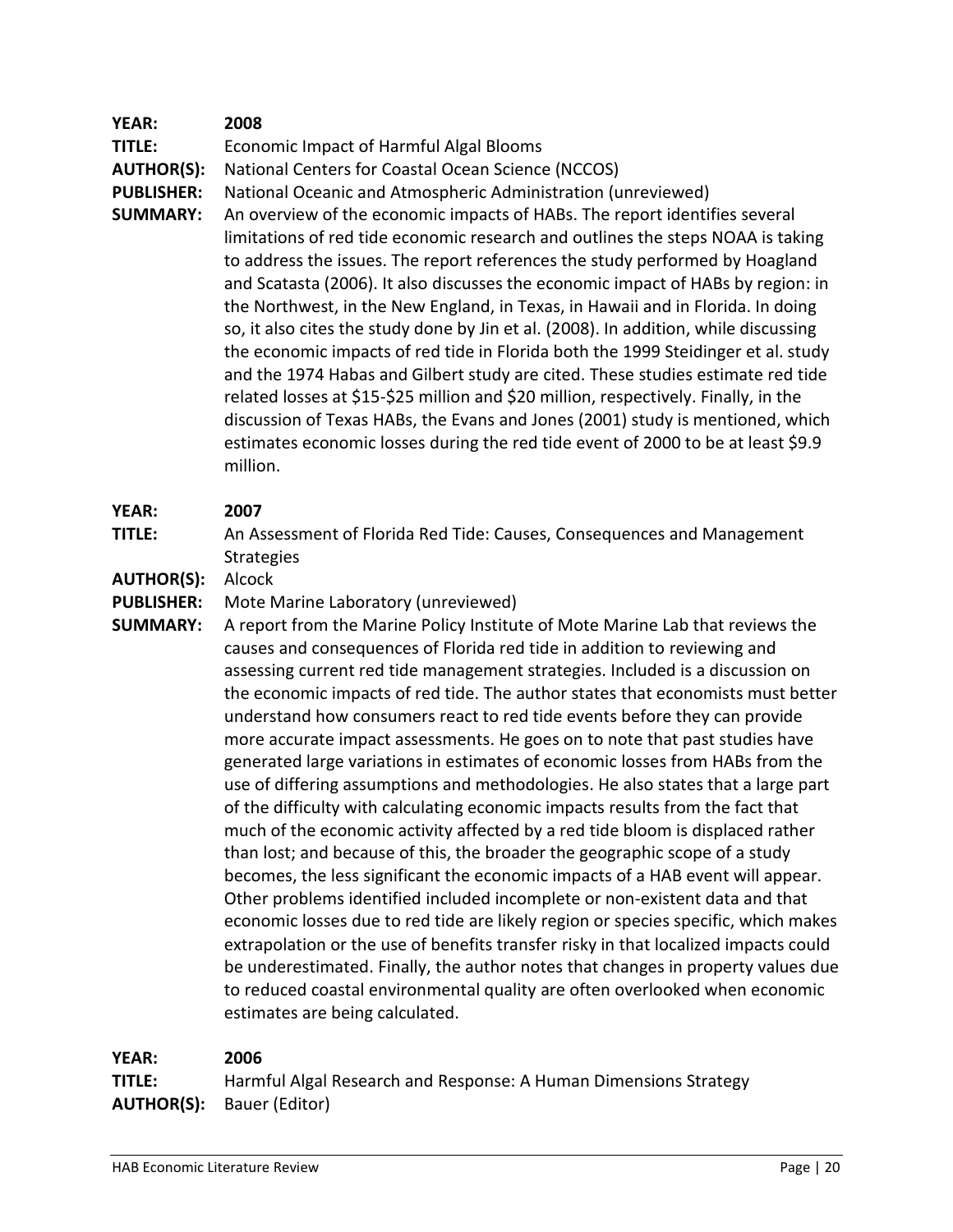#### **PUBLISHER:** Woods Hole Oceanographic Institution (unreviewed)

**SUMMARY:** A review of the sociocultural, economic and public health impacts of HABs with the goal of identifying research needs and guiding a coordinated national commitment to human dimensions research on HABs. Cites an unpublished estimated generated by the Marine Policy Center at Woods Hole Oceanographic Institute (WHOI) of national impacts of HABs to be approximately \$75 million annually from 1987-2002 (using the methodology of Hoagland et al. 2002). That estimate is an aggregate of the estimated impacts on public health costs, commercial fishing, recreation and tourism, and monitoring and management costs. Public health costs constituted the largest portion of the \$75 million (42%), followed by commercial fishing (40%), tourism and recreation (15%) and, lastly, monitoring and management (4%). Common methods used by economists to estimate the economic impacts of red tide are reviewed and several key research needs are identified.

#### **YEAR: 2006**

- **TITLE:** The Economic Effects of Harmful Algal Blooms
- **AUTHOR(S):** Hoagland and Scastasta
- **PUBLISHER:** *Ecology of Harmful Algae* (peer-reviewed journal)
- **SUMMARY:** A paper providing a broad overview of the methodology generally used in calculating the economic effects of HABs. The authors provide a table containing estimates of aggregate national level economic effects from HABs in both the EU and the US. The US estimates are an unpublished update of earlier estimates reported in Hoagland et al. (2002) and Anderson et al. (2000). The authors normalized the estimates by calculating economic effects per kilometer of shoreline, and averaged the estimates over the 14-year period, from 1987 to 2000, over which the data were originally gathered. The estimates were arranged into four distinct categories: public health, commercial fisheries, recreation & tourism, and monitoring & management. The estimated economic impact of coastal HABs in the US was approximately \$82 million per year, with the majority of impacts in the public health and commercial fisheries industries. The authors indicate that this estimate is conservative in part due to a lack of quantitative information on the environmental effects of HAB events, as well as a lack in documentation of socio-cultural impacts. Furthermore, unreported illnesses, reductions in property values, lost seafood sales due to unfounded consumer fears, and lost revenue from some untapped fisheries are just a few examples of economic costs not accounted for in this estimate. The \$82 million is broken down as follows: \$38 million per year in commercial fisheries impacts; \$37 million per year in public health costs; \$4 million per year in recreation and tourism; and finally, \$3 million in monitoring and management.

#### **YEAR: 2004**

**TITLE:** Literature Review of Florida Red Tide: Implications for Human Health Effects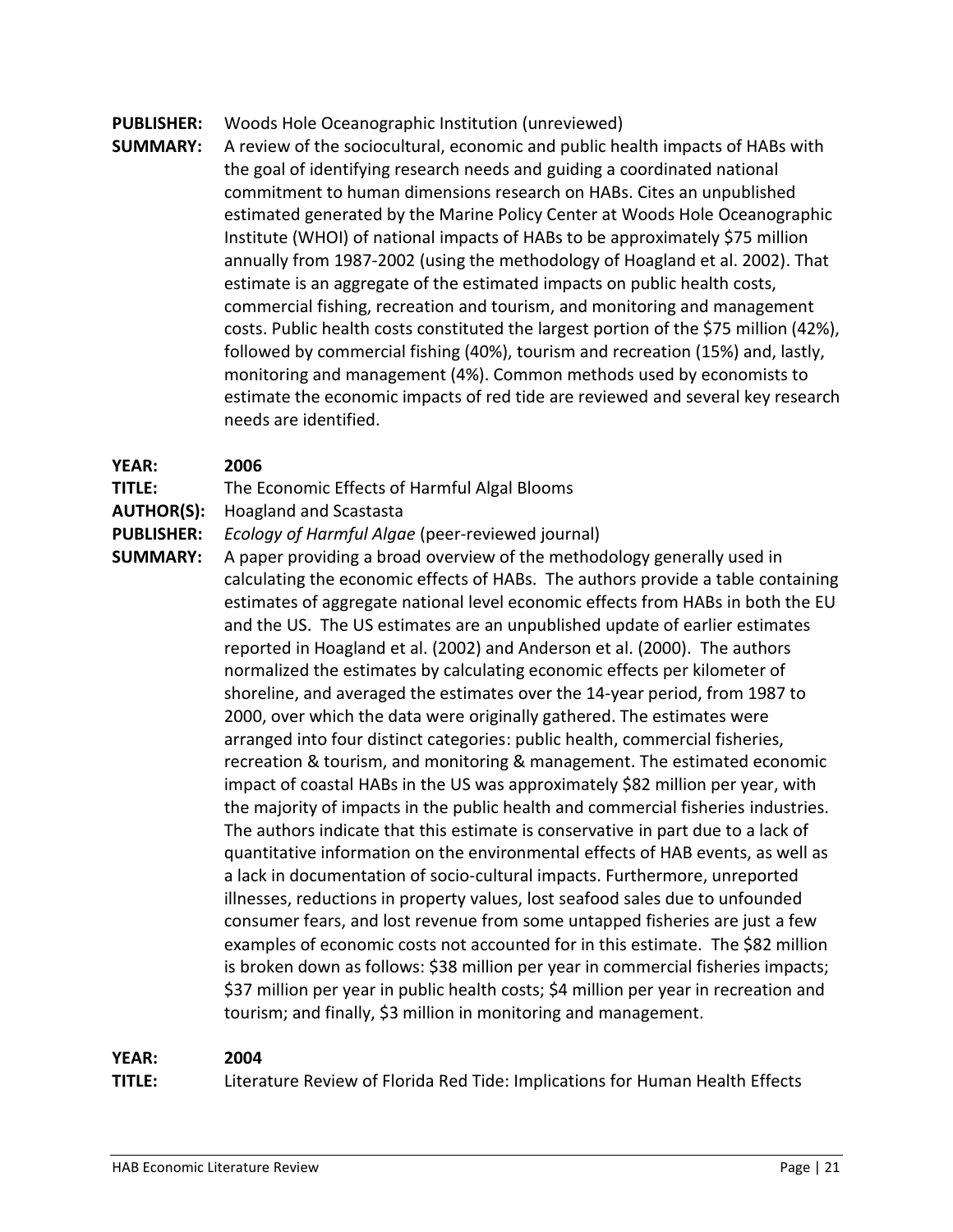**AUTHOR(S):** Kirkpatrick, Fleming, Squicciarini, Backer, Clark, Abraham, Benson, Chenge, Johnson, Pierce, Zaias, Bossart, and Baden

**PUBLISHER:** *Harmful Algae* (peer-reviewed journal)

**SUMMARY:** A review of the literature on the known and possible human health effects of exposure to the Florida red tides and their toxins. The review includes a section examining literature on the economic impacts when human health is affected by HABs. The reports notes that it is difficult to quantify the economic impacts of HABs on public health, due to underreporting of health incidents related to HAB events. The Anderson et al (2000) study is cited (this paper was published and is cited as Hoagland et al. 2002), as well as Martin and Martin (1976).

#### **YEAR: 2001**

**TITLE:** Prevention, Control and Mitigation of Harmful Algal Blooms: A Research Plan

- **AUTHOR(S):** National Sea Grant College Program
- **PUBLISHER:** United States Congress (unreviewed)
- **SUMMARY:** A report outlining a research program that provides the means for academic, government, and industry scientists and engineers to combine their efforts with those of coastal communities and managers in order to reduce the negative impacts of HABs. The report discusses the socioeconomic impacts of HABs, and reports losses of \$49 million annually for the period of 1987-1992 including \$46 million in lost sales from the 1997 outbreak of Pfiesteria in the Chesapeake Bay and \$1 billion in economic losses from the 1976 red tide event in New Jersey (Anderson et al. 2000, later published as Hoagland et al. 2002). The report notes that there are several limitations in socioeconomic HAB research: specifically, the lack of detailed data on local market characteristics and interactions among market sectors, as well as reporting limitations on the effects and scope of HAB events. Research issues and the research needs to address those issues are also identified.

#### **YEAR: 2000**

| YLAR:                  | 2000                                                                                                                                                                                                                                                                                                                                                                                                                                                                                                                                                              |
|------------------------|-------------------------------------------------------------------------------------------------------------------------------------------------------------------------------------------------------------------------------------------------------------------------------------------------------------------------------------------------------------------------------------------------------------------------------------------------------------------------------------------------------------------------------------------------------------------|
| TITLE:                 | National Assessment of Harmful Algal Blooms in U.S. Waters                                                                                                                                                                                                                                                                                                                                                                                                                                                                                                        |
| <b>AUTHOR(S):</b>      | Committee on Environment and Natural Resources Research (CENR)                                                                                                                                                                                                                                                                                                                                                                                                                                                                                                    |
| <b>PUBLISHER:</b>      | U.S. National Science and Technology Council (unreviewed)                                                                                                                                                                                                                                                                                                                                                                                                                                                                                                         |
| <b>SUMMARY:</b>        | An assessment report that presents a synopsis of the current knowledge on the<br>causes, consequences, and current status of HABs on a national level, and<br>presents alternatives and recommendations for addressing their impacts. The<br>section entitled "Economic Impact" discusses the difficulties in determining the<br>extent of the economic impact of a HAB event. In addition, it provides<br>comprehensive summaries of two studies on the economic impact of HABs<br>(Anderson et al. 2000, later published as Hoagland et al. 2002; Lipton 1998). |
| <b>YEAR:</b><br>TITLE: | 1999<br>Harmful Algal Blooms in Florida                                                                                                                                                                                                                                                                                                                                                                                                                                                                                                                           |

**AUTHOR(S):** Steidinger, Landsberg, Tomas and Burns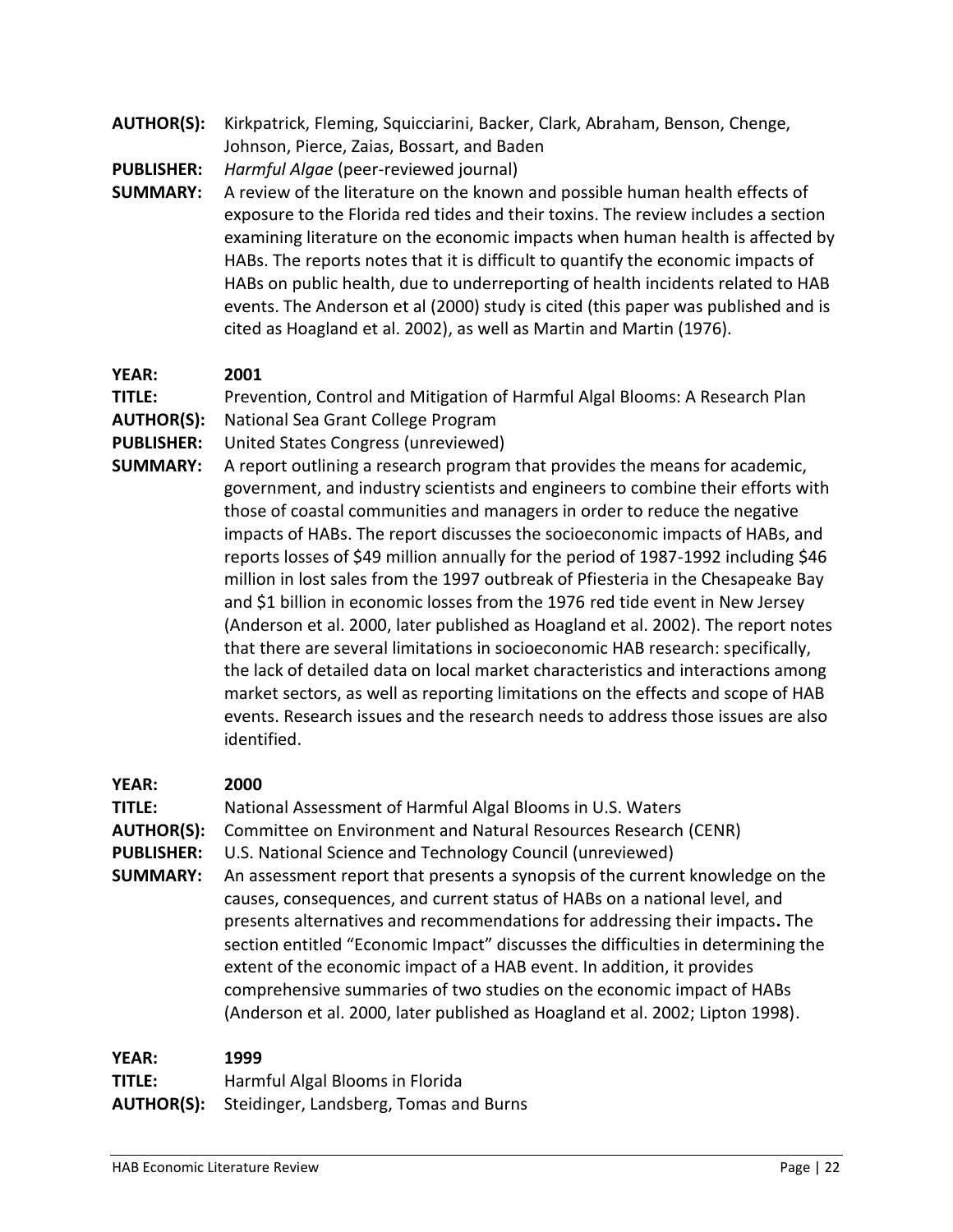- **PUBLISHER:** Florida Department of Environmental Protection (unreviewed)
- **SUMMARY:** A technical resource report submitted to the Florida Harmful Algal Bloom Task Force. Six different types of HABs are reviewed, including a discussion on the resource, public health and economic impacts of HABs. Recommendations for action are also given. *Gymnodinium breve (Karenia Brevis)* is identified as the most common HAB for Florida, and the economic losses for these blooms are reported at \$15-25 million annually (Habas and Gilbert 1974). There was insufficient information to provide economic impacts estimates for the other five types of HABs.

**TITLE:** Status of U.S. Harmful Algal Blooms: Progress Towards a National Program

- **AUTHOR(S):** National Oceanic and Atmospheric Administration (NOAA)
- **PUBLISHER:** U.S. Department of Commerce (unreviewed)
- **SUMMARY:** Report outlining interagency efforts and progress in HAB research prepared at the request of the House Committee on Appropriations. Includes a short section on the economic impacts of HABs. Reports national economic losses of \$100 million annually. Other cited figures include losses of \$50 million per year due to PSP in Alaskan shellfish (Neve and Reichardt 1984<sup>4</sup>); \$7 million in losses due to an PSP in Maine in 1980 (Shumway et al. 1988<sup>5</sup>); and \$15-20 million in losses due to domoic acid intoxication of clams and crabs in Washington state in 1991 (Rensel et al. 1991<sup>6</sup>). Finally, the 1974 study by Habas and Gilbert is cited, reporting economic losses of \$20 million per red tide event in Florida.

## **YEAR: 1995**

 $\overline{a}$ 

#### **TITLE:** Impacts of Harmful Algae on Seafarming in the Asia-Pacific Areas

**AUTHOR(S):** Corrales and Maclean

#### **PUBLISHER:** *Journal of Applied Phycology* (peer-reviewed journal article)

**SUMMARY:** A paper summarizing recorded harmful algal bloom events in the Asia-Pacific region, including discussions of the associated public health impacts and economic impacts. An analysis of 72 incidents of harmful algal events occurring since 1934 found that 57% caused fish or shellfish kills and nearly all of the remainder caused PSP poisoning. A total of 3,164 cases of human poisoning and 148 deaths were reported through mid-1994. The analysis showed that that the economic losses related to these events may exceed \$1 million USD per event, while monitoring costs may have been up to \$50,000 USD annually. The

<sup>4</sup> Nevé, R.A. and P.B. Reichardt. 1984. "Alaska's Shellfish Industry," pp. 53-58. In: E.P. Ragelis (ed.), *Seafood Toxins*. ACS (American Chemical Society) Symposium Series. Washington, D.C.

<sup>5</sup> Shumway, S.E. 1988 . "A Review of the Effects of Algal Blooms on Shellfish and Aquaculture." *Journal of the World Aquaculture Society* 21:65-104.

<sup>6</sup> Rensel, J.E., R.A. Horne, and J.R. Postel. 1989. "Effects of Phytoplankton Blooms on Salmon Aquaculture in Puget Sound, Washington: Initial Research." *Northwest Environmental Journal* 5: 53-69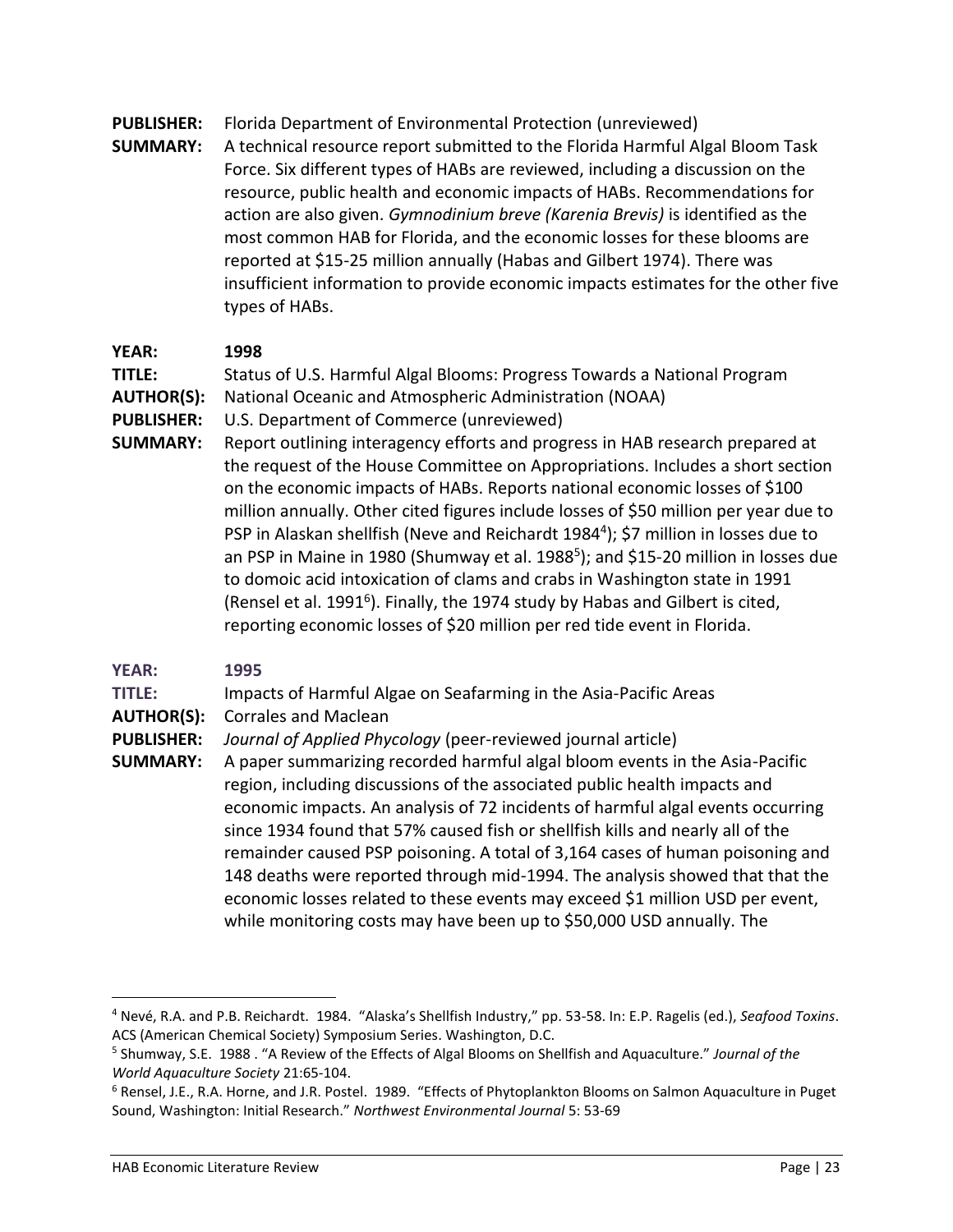discussion of economic effects relies on results from the Shumway (1990) paper and papers by Maclean (1989)<sup>7</sup>, Suvapepun (1989)<sup>8</sup>, and Jaafar et al. (1989)<sup>9</sup>.

- **YEAR: 1995 TITLE:** ECOHAB: The Ecology and Oceanography of Harmful Algal Blooms - A National Research Agenda
- **AUTHOR(S):** Anderson (Workshop Chair)
- **PUBLISHER:** Woods Hole Oceanographic Institution (unreviewed)
- **SUMMARY:** A report outlining the goals and objectives of the national ECOHAB program. The goal of the ECOHAB program is to develop an understanding of the impacts of HABs on the economy, public health and marine ecosystems. The report includes a section on the economic impacts of HABs that reviews the findings of several HAB studies including research papers by Kahn and Rockel (1988) and Habas and Gilbert (1974) and several that specifically cite the value of lost commercial fishing sales (i.e., Tester et al. 1991; Rensel et al. 1989; Horner et al. 1991 $^{10}$ ). The study also cites Shumway et al.  $(1988)^{11}$ , which is a proceeding from a special symposium.

## **YEAR: 1990**

l

**TITLE:** A Review of the Effect of Algal Blooms on Shellfish and Aquaculture **AUTHOR:** Shumway **PUBLISHER:** *Journal of the World Aquaculture Society* (peer-reviewed journal) **SUMMARY:** An in-depth summary and review of HABS and their effects on shellfish and aquaculture. The paper includes a discussion of the methods for predicting, monitoring and controlling bloom effects. Also includes a section entitled "Economic Threat", which provides a summary of data on economics losses associated with HABs in a table format, as well as a brief discussion of the HAB economic loss literature (Lutz and Incze 1979<sup>12</sup>; Conte 1984; Nishitani and Crew

<sup>7</sup> Maclean, J.L. 1989. "Economic Aspects of *Pyrodinium* Red Tides in the Western Pacific," pp. 179-185 *in* G.M. Hallegraeff, and J.L. Maclean (eds.). *Biology, Epidemiology and Management of Pyrodinium Red Tides*. ICLARM Conference Proceedings 21, 286 p. Fisheries Department, Ministry of Development, Brunei Darussalam and International Center for Living Aquatic Resources Management (ICLARM), Manila, Philippines.

<sup>&</sup>lt;sup>8</sup> Suvapepun, S. 1989. "Status of Red Tide in Thailand." Paper presented at the Management and Training Workshop in *Pyrodinium* Red Tides, 23-30 May, 1989, Brunei Darussalam, 3 pp.

<sup>9</sup> Jaafar, M.H, M.W.R.N. De Silva, and P.H.Y. Sharifuddin. 1989. *Pyrodinium* Red Tide Occurrences in Brunei Darussalam.

<sup>&</sup>lt;sup>10</sup> Horner, R.A., J.R. Postel, and J.E. Rensel. 1991. "Noxious Phytoplankton Blooms and Marine Salmon Culture in Puget Sound, Washington," p. 59-61, in *Pacific Coast Research on Toxic Marine Algae*, J.R. Forbes (ed.). *Canadian Technical Report of Hydrography and Ocean Sciences*, Vol. 135.

<sup>&</sup>lt;sup>11</sup> Tester, P.A., R.P. Stumpf, F.M. Vukovich, P.K. Fowler, and J.T. Turner. 1991. "An Expatriate Red Tide Bloom: Transport, Distribution, and Persistence." *Limnology and Oceanography* 36(5): 1053-1061.

<sup>&</sup>lt;sup>12</sup> Lutz, R.A. and L.S. Incze. 1979. "Impact of Toxic Dinoflagellate Blooms on the North American Shellfish Industry," pp. 476-483 in D.L. Taylor and H.H. Seliger (eds.). *Toxic Dinoflagellate Blooms*. New York: Elsevier-North Holland.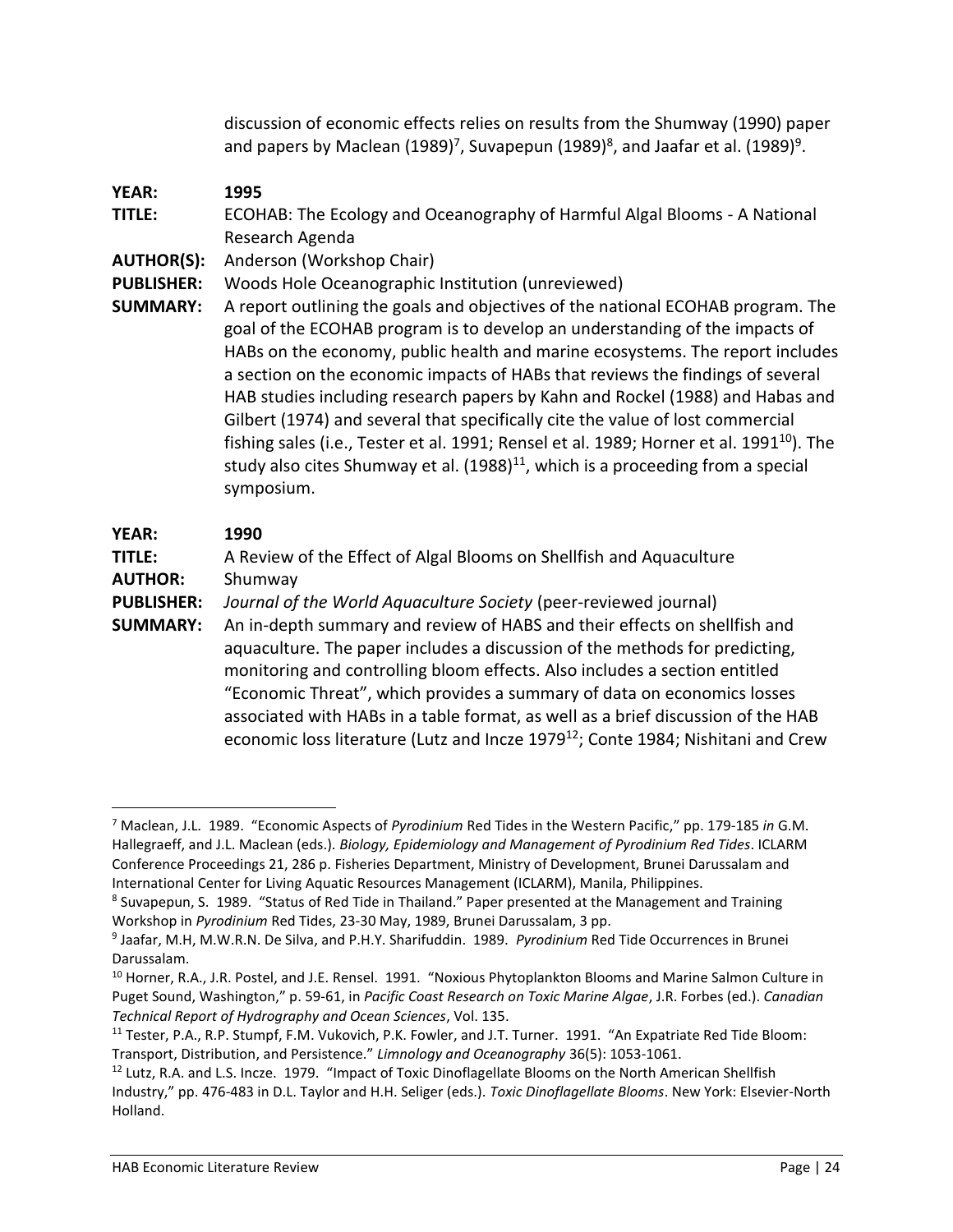1988<sup>13</sup>; McFarren et al. 1958<sup>14</sup>; Tester and Fowler 1989<sup>15</sup>; Fuchsburg 1985<sup>16</sup>; Kahn and Rockel 1988; Cho 1979<sup>17</sup>; White et al. 1984<sup>18</sup>; Fage 1953<sup>19</sup>; Sindermann and Swanson 1980<sup>20</sup>; Falkowski et al. 1979<sup>21</sup>; and Figley et al. 1979<sup>22</sup>) from which the data in the table are drawn.

#### **YEAR: 1988**

**TITLE:** Impact of Red Tide Infestation of North Carolina Small Businesses and the Response of the U.S. Small Business Administration

**AUTHOR(S):** House Committee on Small Business

**PUBLISHER:** U.S. Government Printing Office (unreviewed)

**SUMMARY:** A summary of a congressional hearing intended to understand the impacts of a 1987 red tide event in North Carolina on surrounding small businesses. Economics losses incurred due to this red tide event were estimated to be approximately \$87,000 in the first week alone for small businesses within the fishing industry, and twice that amount for business within the motel and restaurant industries. At the date of the hearing, losses were estimated to be around \$3 million for fishing businesses. A table is provided in which the economic losses incurred are broken down by industry.

#### **YEAR: 1984**

- **TITLE:** Economic Impact of Paralytic Shellfish Poison on the Oyster Industry in the Pacific United States
- **AUTHOR(S):** Conte

 $\overline{a}$ 

http://www.apfic.org/Archive/symposia/1996/19.pdf.

<sup>13</sup> Nishitani, L. and K. Chew. 1988. "PSP Toxins in the Pacific Coast States: Monitoring Programs and Effects on Bivalve Industries." *Journal of Shellfish Research* 7: 653-669.

<sup>&</sup>lt;sup>14</sup> McFarren, E.F., E.J. Schantz, J.E. Campbell and K.H. Lewis. 1958. "Chemical Determination of Paralytic Shellfish Poison in Clams." *Journal of the Association of Official Analytical Chemists* 41: 168-177.

<sup>15</sup> Tester, P.A, and P.K. Fowler. 1990. "Brevetoxin Contamination of *Mercinaria mercinaria* and *Crassostrea virginica*: A Management Issue," pp. 499-503 *in* E. Graneli, D.M. Anderson, L. Edler and B.G. Sundstrom (eds.). *Toxic Marine Phytoplankton*. New York: Elsevier.

<sup>16</sup> Fuchsberg, G. 1985. "Algae Dissipating – Too Late for Mussels." *Providence Journal Bulletin*.

<sup>17</sup> Cho, C.H. 1979. Mass mortalities of oyster due to red tide in Jinhae Bay in 1978. *Bulletin of the Korean Fisheries Society* 12: 27-33 (in Korean). Results summarized in "Assessment of Damage to Fisheries Resources from Harmful Algal Blooms in Korea," by H.G. Kim, p. 279-290, available at:

<sup>18</sup> White, A.W., M. Anraku and K.K. Hooi (eds.). 1984. *Toxic Red Tides and Shellfish Toxicity in Southeast Asia*. Proceedings of a consultative meeting held in Singapore 11-14 September 1984. Southeash Asian Fisheries Development Research Centre, Singapore

 $19$  Fage, L. 1953. Commentaires sure la premiere plaie d'Egypte; l'eau du fleuve change en sang. Conferences Palais Decouverte (Univ. Paris) ser. A 184: 1-20.

 $^{20}$  Sindermann, C.J., and R.L. Swanson. 1980. "Historical and Regional Perspective, in Anoxia in the New York Bight, 1976." NOAA Professional Paper: 1-16.

<sup>&</sup>lt;sup>21</sup> Falkowski, P.G., T.S. Hopkins and J.J. Walsh. 1980. "An Analysis of Factors Affecting Oxygen Depletion in the New York Bight." *Journal of Marine Research* 38: 479 –506.

<sup>22</sup> Figley, W., B. Pyle and B. Halgren. 1979. "Socioeconomic Impacts," chapter 14, In *Oxygen Depletion and Associated Benthic Mortalities in New York Bight, 1976*, R.L. Swanson and C. J. Sindermann (eds.), Professional Paper 11, December, NOAA, U.S. Department of Commerce.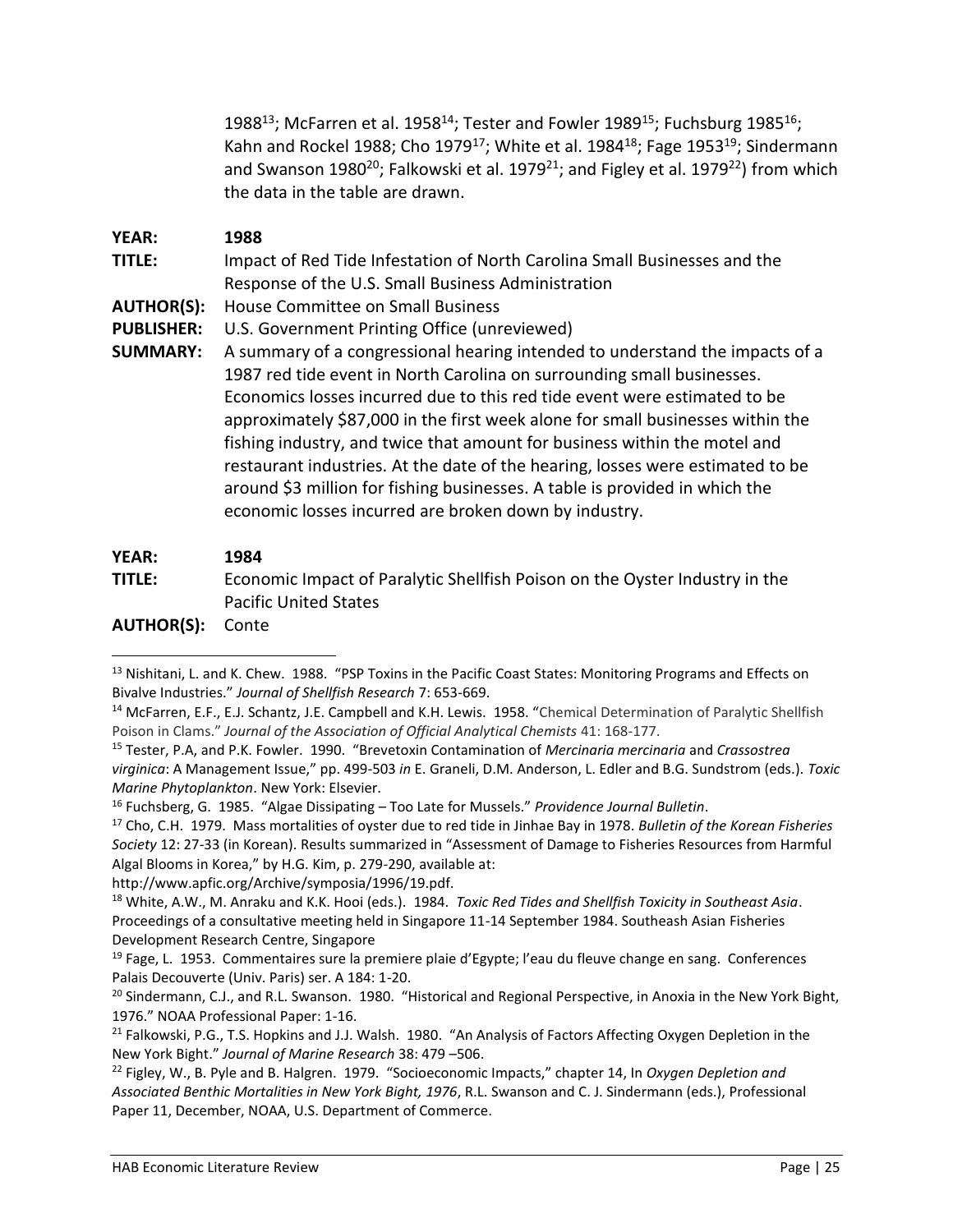#### **PUBLISHER:** *Aquaculture* (peer-reviewed journal)

**SUMMARY:** A study reviewing the economic impact of paralytic shellfish poisoning (PSP) on the oyster industry along the Pacific coast during the 1980 California PSP outbreak, as well as the factors that increase the impact beyond a normal response and the requirements to lessen the impact. Several production costs, at risk of loss (e.g., unit cost of stakes and racks used in culture operations), are reported. The 1980 PSP outbreak resulted in nearly 100% closure of markets for California oyster producers, and about a 25% market loss for producers in Oregon and Washington who market their product in California (Dahlstrom 1980 $^{23}$ ). The total economic loss experienced during the 1980 outbreak reported by growers and harvesters in California, Oregon and Washington was approximately \$630,456 (R.F. Studdert, personal communication, 1982).The author indicates that the economic losses were exacerbated by the lack of positive media when the quarantine was finally lifted.

#### **YEAR: 1976**

#### **TITLE:** Red Tide, Red Terror. Effects of Red Tide and Related Toxins

**AUTHOR(S):** Martin and Martin

#### **PUBLISHER:** *Journal of Chemical Education* (peer-reviewed journal)

**SUMMARY:** A paper summarizing the overall effects of red tide on surrounding communities and the environment. Health effects, environmental effects and economic effects are discussed. Economic effects are discussed in detail on a regional basis. Jensen (1975) and Habas and Gilbert (1974) are both cited. For the northeast the 1972 red tide event in New England is examined. The total economic loss for that event was said to be approximately \$1 million due to shellfish bed closures. The paper also briefly discusses the halo effect of red tides, using the effects of the 1972 New England red on New York shellfish industry due to adverse publicity from the bloom. Alaska is discussed, but no estimates are mentioned. Finally, the 1972 red tide bloom in Florida is discussed, and the Habas and Gilbert (1974) estimation of \$20 million in total economic loss is cited.

| <b>YEAR:</b>      | 1975                                                                            |
|-------------------|---------------------------------------------------------------------------------|
| TITLE:            | The Economic Halo of a HAB                                                      |
| <b>AUTHOR(S):</b> | Jensen                                                                          |
| <b>PUBLISHER:</b> | The Massachusetts Science and Technology Foundation (unreviewed)                |
| <b>SUMMARY:</b>   | A discussion of the economic impacts of a red tide event on regions and         |
|                   | industries that are not directly affected by the event. A case study was        |
|                   | performed of the 1972 New England red tide that affected the shellfish market   |
|                   | not only in New England, but in other states that were completely unaffected by |
|                   | the actual event. The paper examines the reactions of seafood consumers, and    |
|                   |                                                                                 |

 $^{23}$  Dahlstrom, W., 1980. California Department of Fish and Game Memorandum to Johnson Oyster Company, 1p.

 $\overline{\phantom{a}}$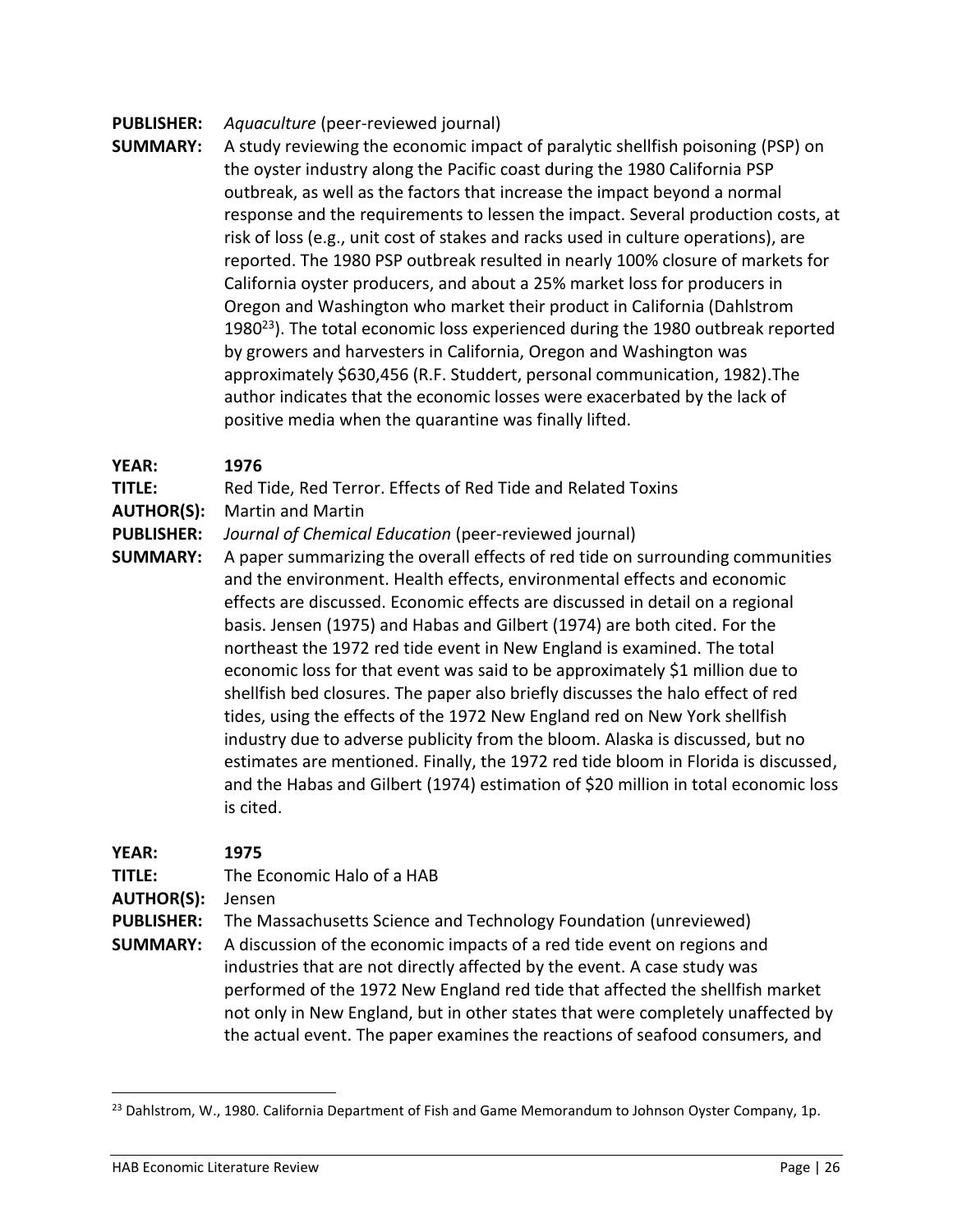the economic implications these reactions have, in addition to the effect that information systems have on consumer reaction.

### **Reference Lists (alphabetical order)**

### *Research Papers with Economic Effects*

- Athearn, K. 2008. *Economic Losses from Closure of Shellfish Harvesting Areas in Maine*. Available at http://www.umm.maine.edu/assets/docs/appliedResearch/eco\_losses\_shellfish\_jan08. pdf. Machias, ME: University of Maine at Machias.
- Cummins, R. 2012. "Potential Economic Loss to the Calhoun County Oystermen." Available at http://thedolphintalk.com/2012/02/23/potential-economic-loss-to-the-calhoun-countyoystermen. Port O'Connor, TX: *Dolphin Talk.*
- Diaby, S. *Economic Impact of Neuse River Closure on Commercial Fishing*. 1996. Unpublished Manuscript. Morehead City, NC: North Carolina Division of Marine Fisheries.
- Dodds, W.K., W.W. Bouska, J.L. Eitzman, T.J. Pilger, K.L. Pitts. A.J. Riley, J.T. Schloesser and D.J. Thornbrugh. 2008. "Eutrophication of U.S. Freshwaters: Analysis of Potential Economic Damages." *Environmental Science & Technology* 43(1): 465-472.
- Dyson, K. and D.D. Huppert. 2010. "Regional Economic Impacts of Razor Clam Beach Closures due to Harmful Algal Blooms (HABs) on the Pacific Coast of Washington." *Harmful Algae* 9: 264-271.
- Evans, G. and L. Jones. 2001. *Economic Impact of the 2000 Red Tide on Galveston County, Texas: A Case Study*. Final report prepared for the Texas Parks and Wildlife Department. College Station, TX: Department of Agricultural Economics, Texas A&M University.
- Habas, E.J. and C.K. Gilbert. 1974. "The Economic Effects of the 1971 Florida Red Tide and the Damage it Presages for Future Occurrences." *Environmental Letters* 6(2): 139-147.
- Hoagland, P., D.M. Anderson, Y. Kauro and A.M. White. 2002. "The Economic Effects of Harmful Algal Blooms in the United States: Estimates, Assessment Issues, and Information Needs." *Estuaries* 26(4b): 819–837.
- Hoagland, P., D. Jin, L.Y. Polansky, B. Kirkpatrick, G. Kirkpatrick, L.E. Fleming, A. Reich, S.M. Watkins, S.G. Ullmann and L.C. Backer. 2009. "The Costs of Respiratory Illnesses Arising from Florida Gulf coast *Karenia brevis* Blooms." *Environmental Health Perspectives* 117(8): 1239-1243.
- Jin, D. and P. Hoagland. 2008. "The Value of Harmful Algal Bloom Predictions to the Nearshore Commercial Shellfish Fishery in the Gulf of Maine." *Harmful Algae* 7: 772-781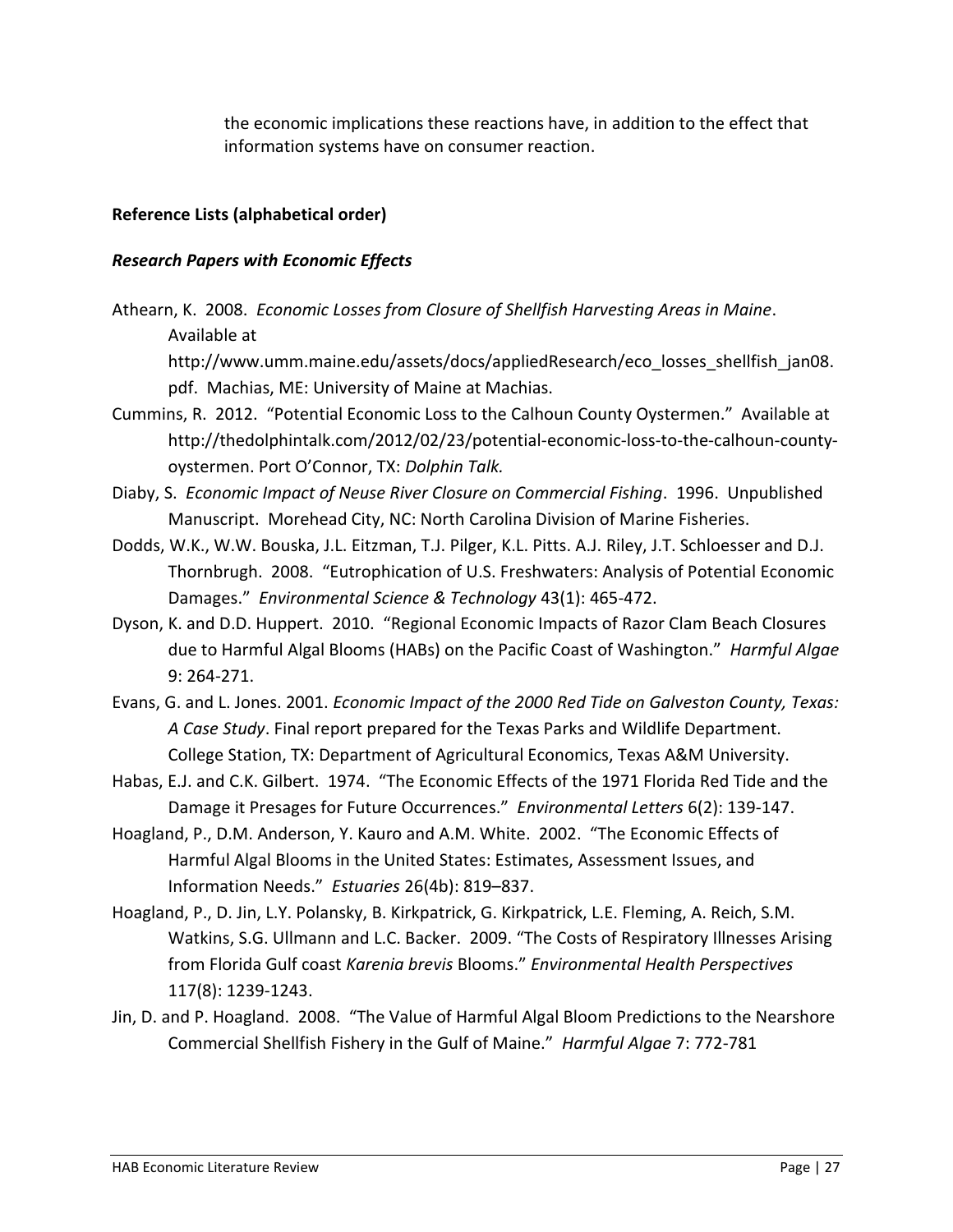- Jin, D., E. Thunberg and P. Hoagland. 2008. "Economic Impact of the 2005 Red Tide Event on Commercial Shellfish Fisheries in New England." *Ocean and Coastal Management* 51: 420–429
- Kahn, J. and M. Rockel. 1988. "Measuring the Economic Effects of Brown Tides." *Journal of Shellfish Research* 7: 677–682.
- Lankia, T. and A. Huhtala. 2011. "Valuation of Trips to Second Homes in the Country: Do Environmental Attributes Mean Anything?" Paper presentation at The XIIIth Congress of the European Association of Agricultural Economists (EAAE). Zurich, Switzerland, August 30 - September 2, 2011.
- Larkin, S. and C. Adams. 2007. "Harmful Algal Blooms and Coastal Business: Economic Consequences in Florida." *Society and Natural Resources* 20(9): 849-859.
- Lucas, K. 2010. *Willingness-To-Pay for Red Tide Mitigation, Control and Prevention Strategies: A Case Study of Florida Coastal Residents*. M.S. Thesis. Food and Resource Economics Department. Gainesville, FL: University of Florida.
- Lipton, D. W. 1998. Pfiesteria's Economic Impact on Seafood Industry Sales and Recreational Fishing. Proceedings of a Conference on the Economics of Policy Options for Nutrient Management and Dinoflagellates. Laurel Park, MD: Center for Agricultural and Natural Resources Policy, University of Maryland.
- Morgan, K., S.L. Larkin, and C.M. Adams. 2010. "Red Tides and Participation in Marine-based Activities: Estimating the Response of Southwest Florida Residents." *Harmful Algae* 9(3): 333–341.
- Morgan, K.L., S.L. Larkin and C.M. Adams. 2009. "Firm-level Economic Effects of HABS: A Tool for Business Loss Assessment." *Harmful Algae* 8: 212–218.
- Morgan, K.L., S.L. Larkin and C.M. Adams. 2008. "Public Costs of Florida Red Tides: A Survey of Coastal Managers." Institute of Food and Agricultural Sciences (IFAS) EDIS Extension Publication #FE711. Gainesville, FL: University of Florida.
- Nierenberg, K., K. Kirner, P. Hoagland, S. Ullman, W.G. LeBlanc, G. Kirkpatrick, L.E. Fleming and B. Kirkpatrick. 2010. "Changes in Work Habits of Lifeguards in Relation to Florida Red Tide." *Harmful Algae* 9: 419-425.
- Nunes, P. and J. van den Bergh. 2004. "Can People Value Protection Against Invasive Marine Species? Evidence from a Joint TC-CV Survey in the Netherlands." *Environmental and Resource Economics* 28(4): 517-532.
- Oh, C.O. and R.B. Ditton. 2008. "A Time Series Approach to Estimating the Economic Impacts of Exogenous Events on Recreational Fishing." *Human Dimensions of Wildlife* 13: 348- 360.
- Parsons, G., A. Morgan, J.C. Whitehead and T.C. Haab. 2006. "The Welfare Effects of Pfiesteria-Related Fish Kills in Seafood Markets: A Contingent Behavior Analysis," *Agricultural and Resource Economic Review* 35(2): 348-356.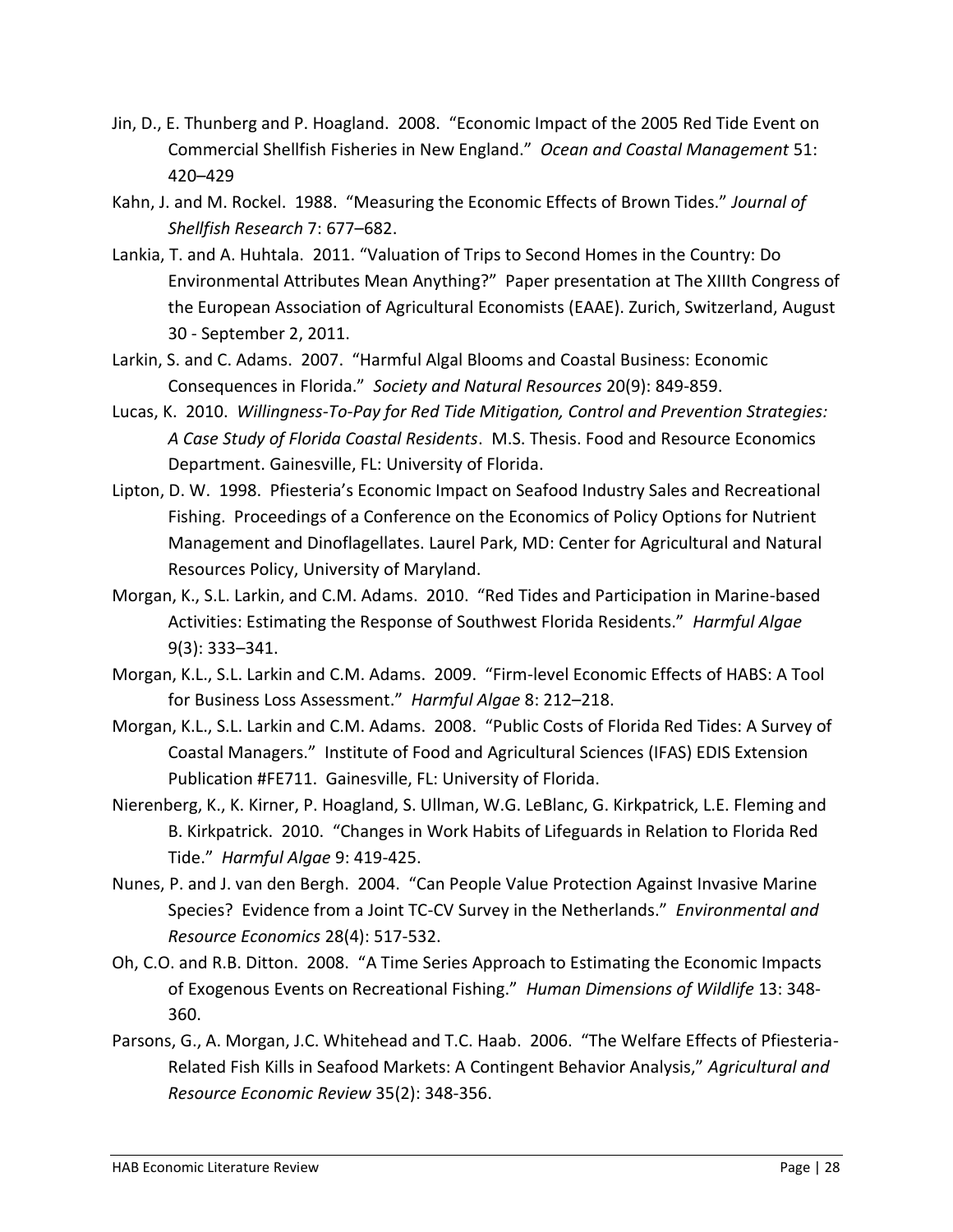- Ralston, E.P., H. Kite-Powell, and A. Beet. 2011. "An Estimate of the Cost of Acute Health Effects from Food- and Water-Borne Marine Pathogens and Toxins in the United States." *Journal of Water and Health* 9(4):680-694.
- Taylor, T. and A. Longo. 2009. "Valuation of Marine Ecosystem Threshold Effects: Application of Choice Experiments to Value Algal Bloom in the Black Sea Coast of Bulgaria." Working paper, Department of Economics and International Development. Bath, England: University of Bath.
- Todd, E.C.D. 1995. "Estimated Costs of Paralytic Shellfish, Diarrhetic Shellfish and Ciguatera Poisoning in Canada," pp. 831-834. In *Harmful Marine Algal Blooms*, P. Lassus et al. (eds). Paris: Lavoisier, Intercept Ltd.
- van Beukering, P.J.H. and H.S.J. Cesar. 2004. "Ecological Economic Modeling of Coral Reefs: Evaluating Tourist Overuse at Hanauma Bay and Algae Blooms at the Kihei Coast, Hawaii." *Pacific Science* 58 (2): 243-260.
- Wessells C.R., C.J. Miller and P.M. Brooks. 1995. "Toxic Algae Contamination and Demand for Shellfish: A Case Study of Demand for Mussels in Montreal." *Marine Resource Economics* 10: 143-159.
- Whitehead J.C., T.C. Haab and G.R. Parsons. 2003. "Economic Effects of Pfiesteria." *Ocean and Coastal Management* 46(9-10): 845-858.

## *Papers Summarizing Economic Effects*

- Adams, C.M., S. Larkin, K. Morgan, B. Degner, and J. Stevely. 2008. "Measuring the Economic Implications of Red Tide Events on the Gulf Coast of Florida: An Overview of University of Florida Research Efforts." American Fisheries Society Symposium 64: 223-232.
- Alcock, F. 2007. *An Assessment of Florida Red Tide: Causes, Consequences and Management Strategies*. Mote Marine Lab Technical Report #1190. Sarasota, FL: Mote Marine Laboratory.
- Anderson, D.M.,ed. 1995. *ECOHAB: The Ecology and Oceanography of Harmful Algal Blooms— A National Research Agenda*. Woods Hole, MA: Woods Hole Oceanographic Institution (WHOI).
- Backer, L.C. 2009. "Impacts of Florida Red Tides on Coastal Communities." *Harmful Algae* 8(4): 618-622.
- Bauer, M. (ed.). 2006. *Harmful Algal Research and Response: A Human Dimensions Strategy*. Woods Hole, MA: National Office for Marine Biotoxins and Harmful Algal Blooms, WHOI.
- Bauer, M., P. Hoagland, T.M. Leschine, B.G. Blount, C.M. Pomeroy, L.L. Lampl, C.W. Scherer, D.L. Ayres, P.A. Tester, M.R. Sengco, K.G. Sellner and J. Schumacker. 2009. "The Importance of Human Dimensions Research in Managing Harmful Algal Blooms." *Frontiers in Ecology and the Environment* doi:10.1890/070181.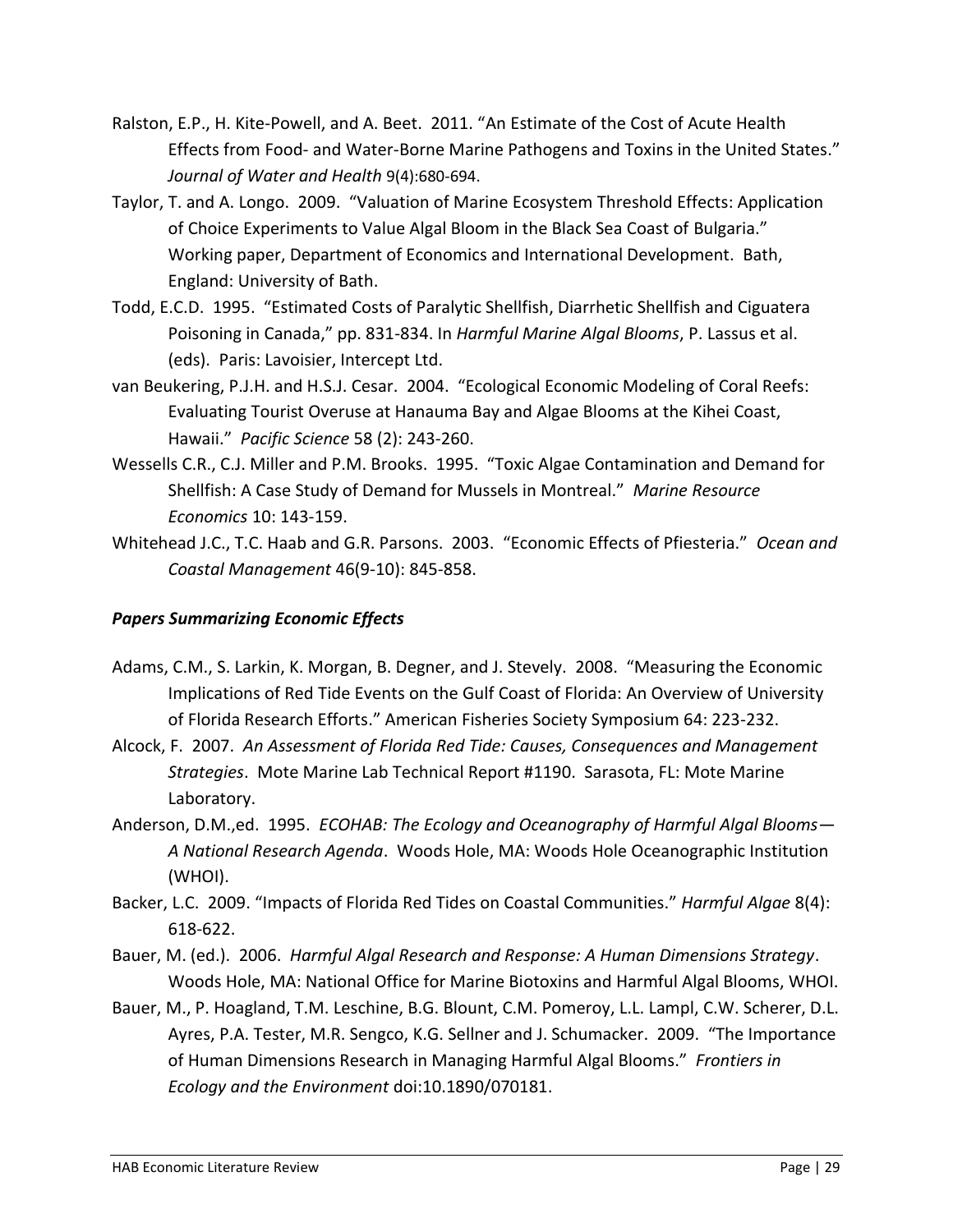- Committee on Environment and Natural Resources Research (CENR). 2000. *National Assessment of Harmful Algal Blooms in US Waters*. Washington, D.C.: U.S. National Science and Technology Council.
- Conte, F.S. 1984. "Economic Impact of Paralytic Shellfish Poison on the Oyster Industry in the Pacific United States." *Aquaculture* 39: 331-343.
- Corrales, R.A. and J.L. Maclean. 1995. "Impacts of Harmful Algae on Seafarming in the Asia-Pacific Areas." *Journal of Applied Phycology* 7(2): 151-162.
- Fleming, L.E., B. Kirkpatrick , L.C. Backer, C.J. Walsh, K. Nierenberg, J. Clark, A. Reich, J. Hollenbeck, J. Benson, Y.S. Cheng, J. Naar, R. Pierce, A. J. Bourdelais, W.M. Abraham, G. Kirkpatrick, J. Zaias, A. Wanner, E. Mendes, S. Shalat, P. Hoagland, W. Stephan, J. Bean, S. Watkins, T. Clarke, M. Byrne and D.G. Baden. 2011. "Review of Florida Red Tide and Human Health Effects." *Harmful Algae* 10: 224-233.
- Hoagland, P. and S. Scatasta. 2006. "The Economic Effect of Harmful Algal Blooms." In Ecology Study Series, E. Graneli and J. Turner (Eds.), *Ecology of Harmful Algae* 189(30): 391-402.
- House Committee on Small Business. 1988. *Impact of Red Tide Infestation of North Carolina Small Businesses and the Response of the U.S. Small Business Administration*. 100th Congress, Serial No. 100-33, Washington D.C.: U.S. Government Printing Office.
- Jensen, A.C. 1975. "The Economic Halo of a HAB." In *Proceedings of the First International Conference on the Toxic Dinoflagellate Blooms*, V.R. Lo Cicero (ed.). MIT Sea Grant Program, Report no. MITSG 75-8. Wakefield, MA: The Massachusetts Science and Technology Foundation.
- Kirkpatrick, B., L.E. Fleming, D. Squicciarini, L.C. Backer, R. Clark, W. Abraham, J. Benson, Y.S. Cheng, D. Johnson and R. Pierce. 2004. "Literature Review of Florida Red Tide: Implications for Human Health Effects." *Harmful Algae* 3: 99–115.
- Martin, D.F. and B.B. Martin. 1976. "Red Tide, Red Terror. Effects of Red Tide and Related Toxins." *Journal of Chemical Education* 53(10): 614-617.
- National Centers for Coastal Ocean Science (NCCOS). 2008. *Economic Impact of Harmful Algal Blooms*. Silver Spring, MD: U.S. Department of Commerce, NOAA.
- National Oceanic and Atmospheric Administration (NOAA). 1998. *Status of U.S. Harmful Algal Blooms: Progress Towards a National Program*. Silver Spring, MD: U.S. Department of Commerce.
- National Sea Grant College Program (NSGCP). 2001. *Prevention, Control, and Mitigation of Harmful Algal Blooms: A Research Plan*. Report submitted to the United States Congress. Silver Spring, MD: NSGCP.
- Shumway, S.E. 1990. "A Review of the Effects of Algal Blooms on Shellfish and Aquaculture." *Journal of the World Aquaculture Society* 21, 65–104.
- Steidinger, K.A., J.H. Landsberg, C.R. Tomas and J.W. Burns. 1999. *Harmful Algal Blooms in Florida*. Harmful Algal Bloom Task Force Technical Advisory Group Report #1, Submitted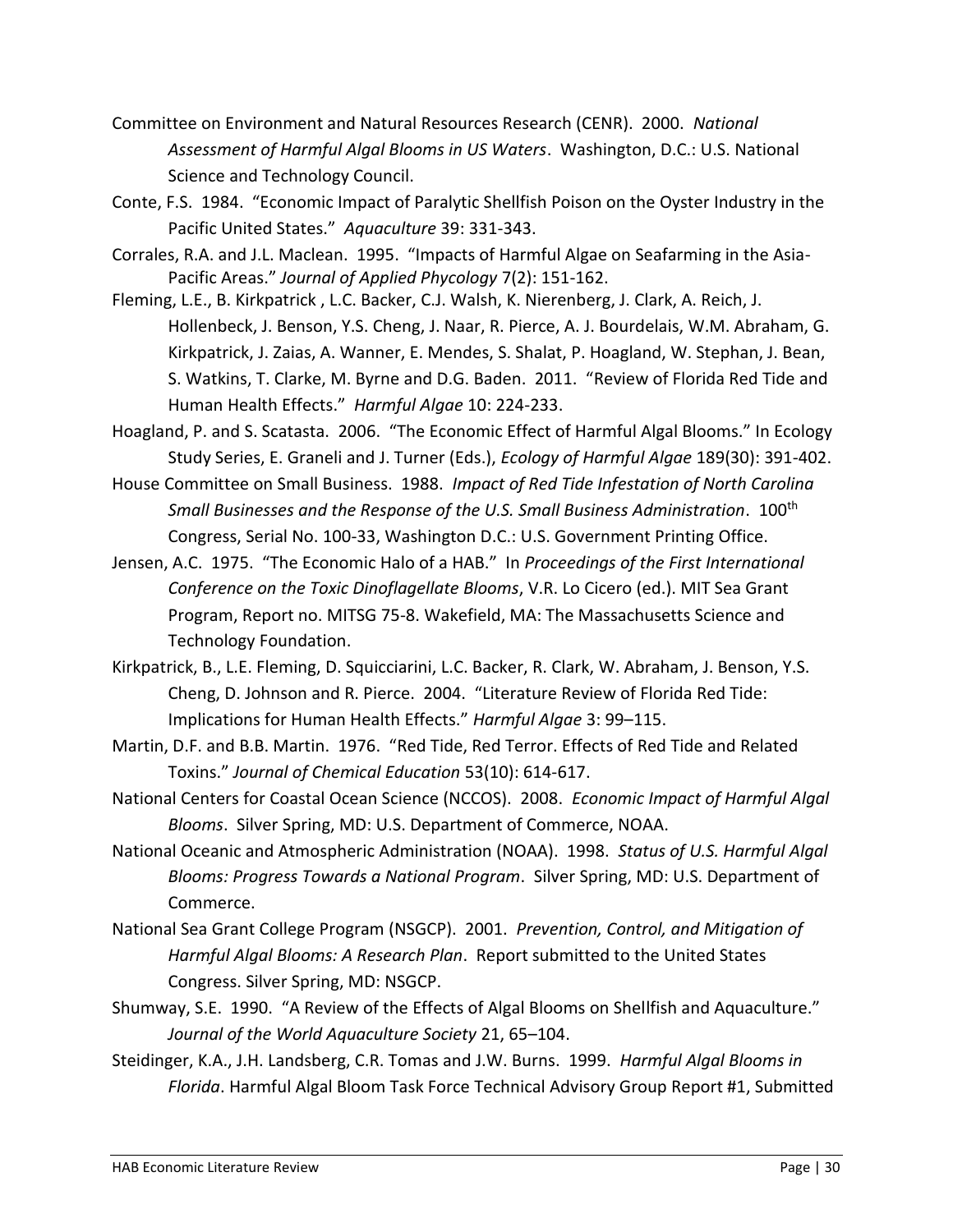to Florida's Harmful Algal Bloom Task Force. Tallahassee, FL: Florida Department of Environmental Protection.

#### *Intermediate Research Papers*

- Adams, C.M., J.W. Milon, D. Mulkey, S. Holland, and A. Hodges, T. Tomerlin, and C. Debodisco. 2000. *Development of an Economic Impact Assessment Methodology for Occurrence of Red Tide.* Final Report Submitted to the Florida Fish and Wildlife Conservation Commission. Food and Resource Economics Department. Gainesville, FL: University of Florida.
- Adams, C.M., S.L. Larkin, D. Mulkey and A. Hodges. 2002. *Measuring the Economic Consequences and Public Awareness of Red Tide Events in Florida*. Final Report Submitted to the Harmful Algal Task Force, Florida Marine Research Institute, and Florida Fish and Wildlife Conservation Commission. Food and Resource Economics Department. Gainesville, FL: University of Florida.
- Anderson, D.M., P. Hoagland, Y. Kaoru and A.W. White. 2000. *Estimated Annual Economic Impacts from Harmful Algal Blooms (HABs) in the United States*. WHOI Technical Report WHOI-2000-11. Woods Hole, MA: WHOI.
- Haab, T.C., J.C. Whitehead, G.R. Parsons, J. Kirkley and D. Lipton. 2002. *The Economic Effects of Pfiesteria in the Mid-Atlantic Region*. Final report prepared for North Carolina Sea Grant. Raliegh, NC: North Carolina State University.
- King, B.D. 2007. *Red Tide Events and State Park Attendance: Analysis of Lovers Key State Park. Ph.D dissertation. Food and Resource Economics Department*. Gainesville, FL: University of Florida.
- Morgan, K. 2007. *Economic Analysis of the Effects of Red Tide Events on Three Sectors of Floirda Coastal Communities*. Ph.D dissertation. Food and Resource Economics Department. Gainesville, FL: University of Florida.
- Oh, C. and R. Ditton. 2005. *Estimating the Economic Impacts of Golden Alga (Prymnesium parvum) on Recreational Fishing at Possum Kingdom Lake (Texas)*. Final report to the Texas Parks and Wildlife Department, PWD RP T3200-1168. College Station, TX: Texas A&M University. Available at

[http://www.tpwd.state.tx.us/publications/pwdpubs/media/pwd\\_rp\\_t3200\\_1168.pdf.](http://www.tpwd.state.tx.us/publications/pwdpubs/media/pwd_rp_t3200_1168.pdf)